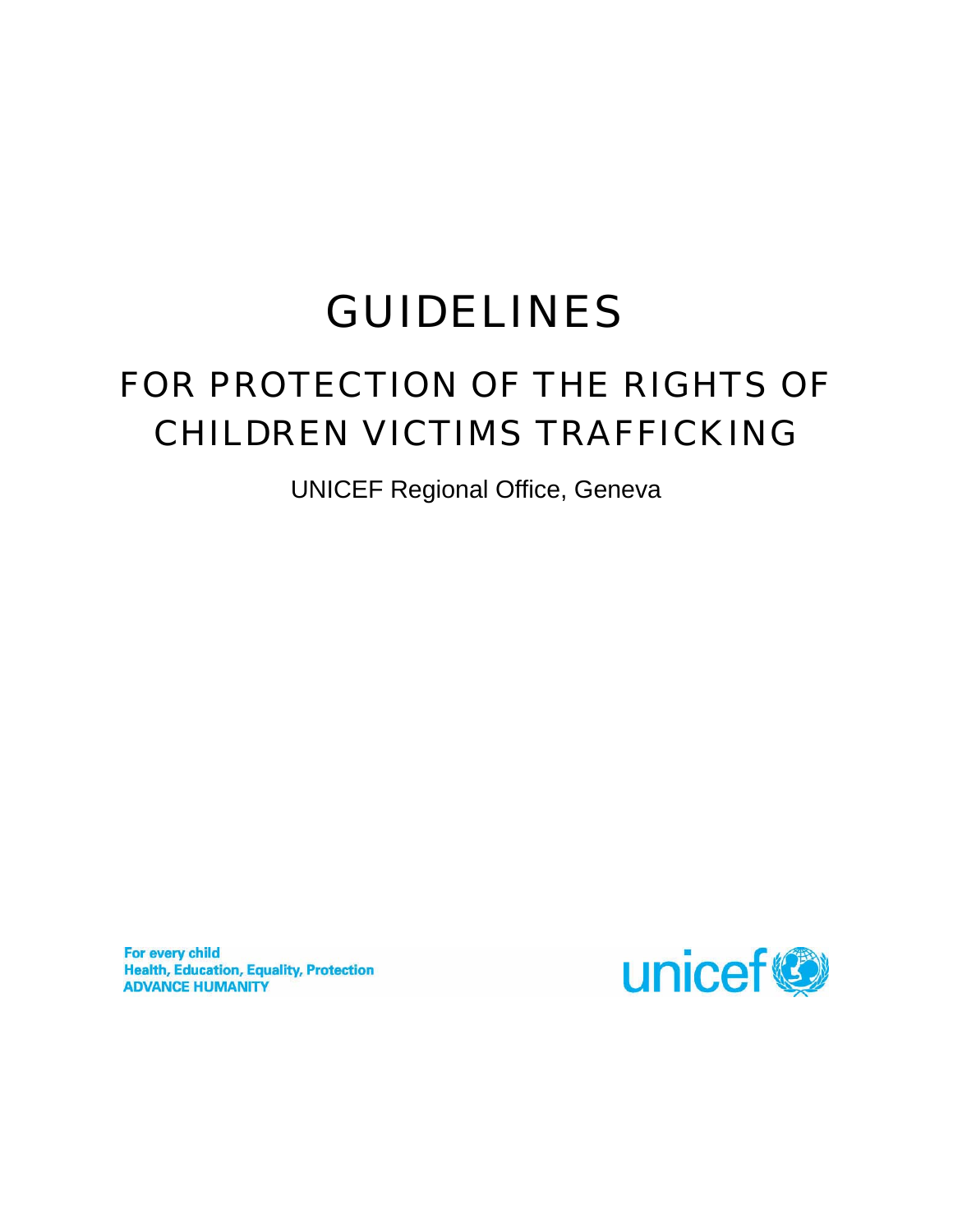# TABLE OF CONTENTS

| $\boldsymbol{l}$     |               | <i><b>DEFINITION</b></i>                                                                                                                                                                                                             | $\mathfrak{z}$          |
|----------------------|---------------|--------------------------------------------------------------------------------------------------------------------------------------------------------------------------------------------------------------------------------------|-------------------------|
| $\overline{2}$       |               |                                                                                                                                                                                                                                      | $\boldsymbol{\beta}$    |
|                      | 2.1           |                                                                                                                                                                                                                                      |                         |
|                      | 2.2           |                                                                                                                                                                                                                                      |                         |
|                      | 2.3           |                                                                                                                                                                                                                                      |                         |
|                      | 2.4           |                                                                                                                                                                                                                                      |                         |
|                      | 2.5           |                                                                                                                                                                                                                                      | $\overline{\mathbf{4}}$ |
|                      | 2.6           |                                                                                                                                                                                                                                      |                         |
|                      | 2.7           |                                                                                                                                                                                                                                      |                         |
|                      |               |                                                                                                                                                                                                                                      |                         |
| $\boldsymbol{\beta}$ |               |                                                                                                                                                                                                                                      |                         |
|                      | 3.1           | <b>Identification</b>                                                                                                                                                                                                                | $\boldsymbol{4}$        |
|                      | 3.1.1         |                                                                                                                                                                                                                                      | $\overline{4}$          |
|                      | 3.1.2         |                                                                                                                                                                                                                                      |                         |
|                      | 3.2           |                                                                                                                                                                                                                                      |                         |
|                      | 3.2.1         |                                                                                                                                                                                                                                      |                         |
|                      | 3.2.2         |                                                                                                                                                                                                                                      |                         |
|                      | 3.3           |                                                                                                                                                                                                                                      |                         |
|                      | 3.3.1         | Registration 6                                                                                                                                                                                                                       |                         |
|                      | 3.3.2         | Initial questioning historical contract of the contract of the contract of the contract of the contract of the contract of the contract of the contract of the contract of the contract of the contract of the contract of the       | 6                       |
|                      | 3.3.3         |                                                                                                                                                                                                                                      | $\tau$                  |
|                      | 3.3.4         |                                                                                                                                                                                                                                      |                         |
|                      | 3.3.5         | $\overline{\text{ }}$ 8<br>Age assessment                                                                                                                                                                                            |                         |
|                      | 3.4           |                                                                                                                                                                                                                                      | 8                       |
|                      | 3.4.1         |                                                                                                                                                                                                                                      |                         |
|                      | 3.4.2         |                                                                                                                                                                                                                                      |                         |
|                      | 3.5           |                                                                                                                                                                                                                                      | $\overline{\mathbf{9}}$ |
|                      | 3.5.1         | Care and protection <b>contract the contract of the contract of the contract of the contract of the contract of the contract of the contract of the contract of the contract of the contract of the contract of the contract of </b> | 9                       |
|                      | 3.5.2         |                                                                                                                                                                                                                                      |                         |
|                      | 3.6           |                                                                                                                                                                                                                                      |                         |
|                      | 3.7           |                                                                                                                                                                                                                                      |                         |
|                      | 3.8           |                                                                                                                                                                                                                                      |                         |
|                      | 3.8.1         | Local integration 2008 and 2008 and 2008 and 2008 and 2008 and 2008 and 2008 and 2008 and 2008 and 2008 and 200                                                                                                                      |                         |
|                      | 3.8.2         | Return to country of origin<br>$\overline{\phantom{a}11}$                                                                                                                                                                            |                         |
|                      | 3.8.3         |                                                                                                                                                                                                                                      |                         |
|                      | 3.8.4         |                                                                                                                                                                                                                                      |                         |
|                      | 3.9<br>3.9.1  | <b>Access to Justice</b>                                                                                                                                                                                                             | 12<br>12                |
|                      |               | Criminal proceedings                                                                                                                                                                                                                 |                         |
|                      | 3.9.2<br>3.10 | Civil proceedings __                                                                                                                                                                                                                 | -13<br>13               |
|                      | 3.11          |                                                                                                                                                                                                                                      | 14                      |
|                      |               |                                                                                                                                                                                                                                      |                         |
| 4                    |               | <b>IMPLEMENTATION AT COUNTRY LEVEL</b>                                                                                                                                                                                               | 15                      |
| 5                    | <b>ANNEX</b>  |                                                                                                                                                                                                                                      | <b>16</b>               |
|                      | 5.1           |                                                                                                                                                                                                                                      | <b>16</b>               |
|                      | 5.1.1         | Convention on the Rights of the Child<br>$\frac{16}{2}$                                                                                                                                                                              |                         |
|                      | 5.1.2         | Optional Protocol to the CRC on Sale of Children, Child Prostitution and Child Pornography _____ 20                                                                                                                                  |                         |
|                      | 5.1.3         | Convention on the Elimination of All Forms of Discrimination Against Women (CEDAW) 21                                                                                                                                                |                         |
|                      | 5.1.4         | Convention 28 of the Hague Conference / Convention on the Civil Aspects of International Child                                                                                                                                       |                         |
|                      |               | Abduction                                                                                                                                                                                                                            | 21                      |
|                      | 5.1.5         | United Nations Convention Against Transnational Organised Crime (The Palermo Convention) 22                                                                                                                                          |                         |
|                      | 5.1.6         | Annex II – Protocol to Prevent, Suppress and Punish Trafficking in Persons, Especially Women and<br>Children, supplementing the United National Convention Against Transnational Organised Crime                                     |                         |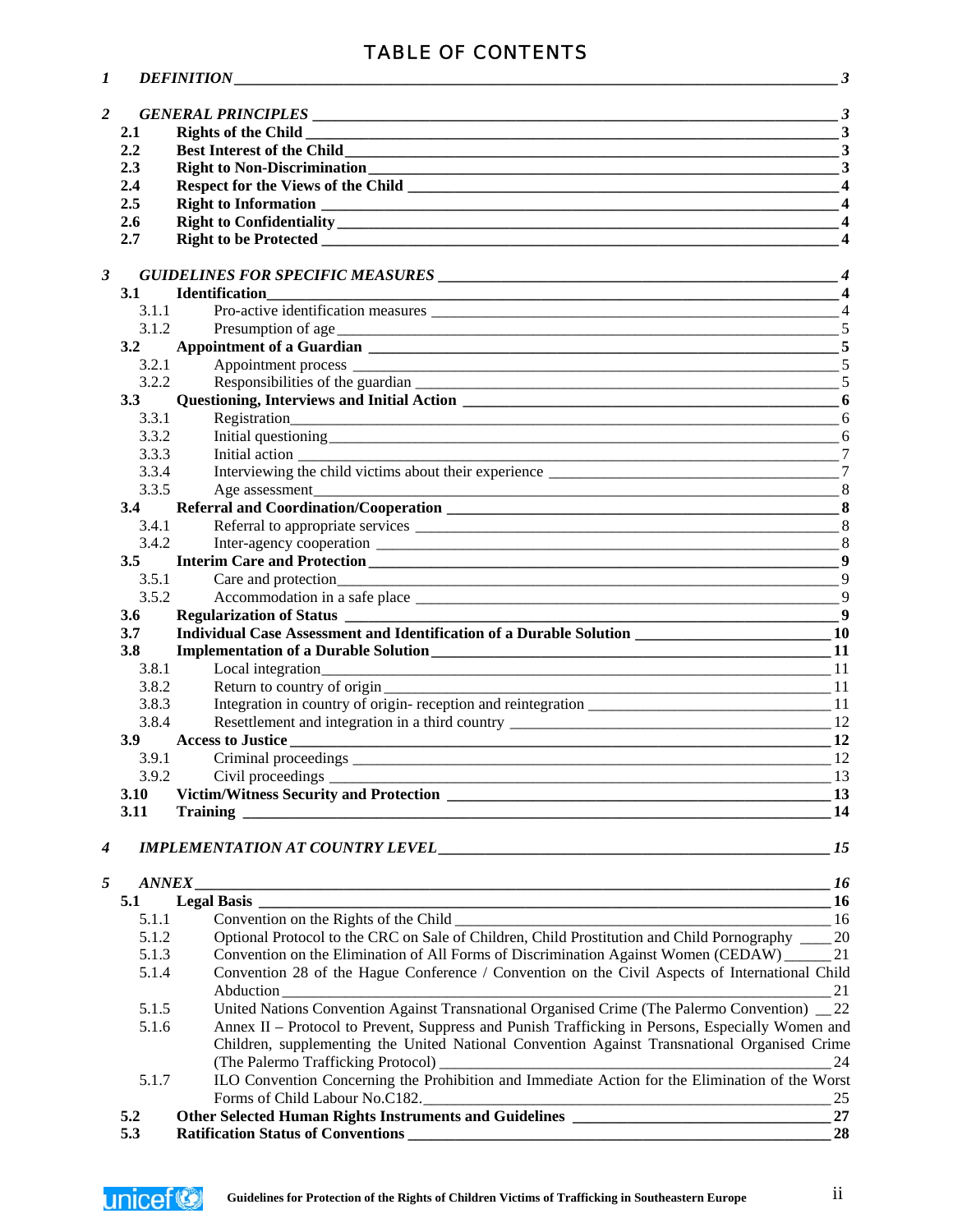The following guidelines set out standards for good practice with respect to protection and assistance of child victims of trafficking from initial identification up until the final integration and recovery of the child. These guidelines have been developed on the basis of relevant international and regional human rights instruments and provide a straightforward account of the policies and practices required to implement and protect the rights of child victims of trafficking. They aim to provide guidance to Governments and State actors, international organisations and NGOs, in developing procedures for special protection measures of child victims of trafficking.

#### *1 DEFINITION*

- Child trafficking is the act of recruitment, transportation, transfer, harbouring or receipt of a child for the purpose of exploitation either within or outside a country.
- Consent of the child victim to the intended exploitation is irrelevant even if none of the following means have been used: "force, coercion, abduction, deception, abuse of power or actions taken while one is in a state of vulnerability or while one is in the control of another person"
- A child victim of trafficking ("child victim") is any person under 18 years of age.

#### *2 GENERAL PRINCIPLES*

The following principles underpin the Good Practice Guidelines and should be born in mind at all stages of care and protection of child victims of trafficking in countries of destination, transit and origin.

# *2.1 Rights of the Child*

- All actions undertaken in relation to child victims shall be guided by and based on the principles of protection and respect for human rights as set out in the United Nations Convention on the Rights of the Child (1989).
- Child victims are entitled to special protection measures, both as victims and as children, in accordance with their special rights and needs.
- The involvement of a child victim in criminal activities should not undermine their status as both a child and a victim, and his/her related rights to special protection.

#### *2.2 Best Interest of the Child*

• In all actions concerning child victims, whether undertaken by public or private social welfare institutions, police, courts of law, administrative authorities or legislative bodies, the best interest of the child shall be the primary consideration.

#### *2.3 Right to Non-Discrimination*

• All child victims, non-national as well as national or resident children, are entitled to the same protection and rights. They must be considered as children first and foremost. All considerations of their status, nationality, race, sex, language, religion, ethnic or social origin, birth or other status shall not impact on their rights to protection.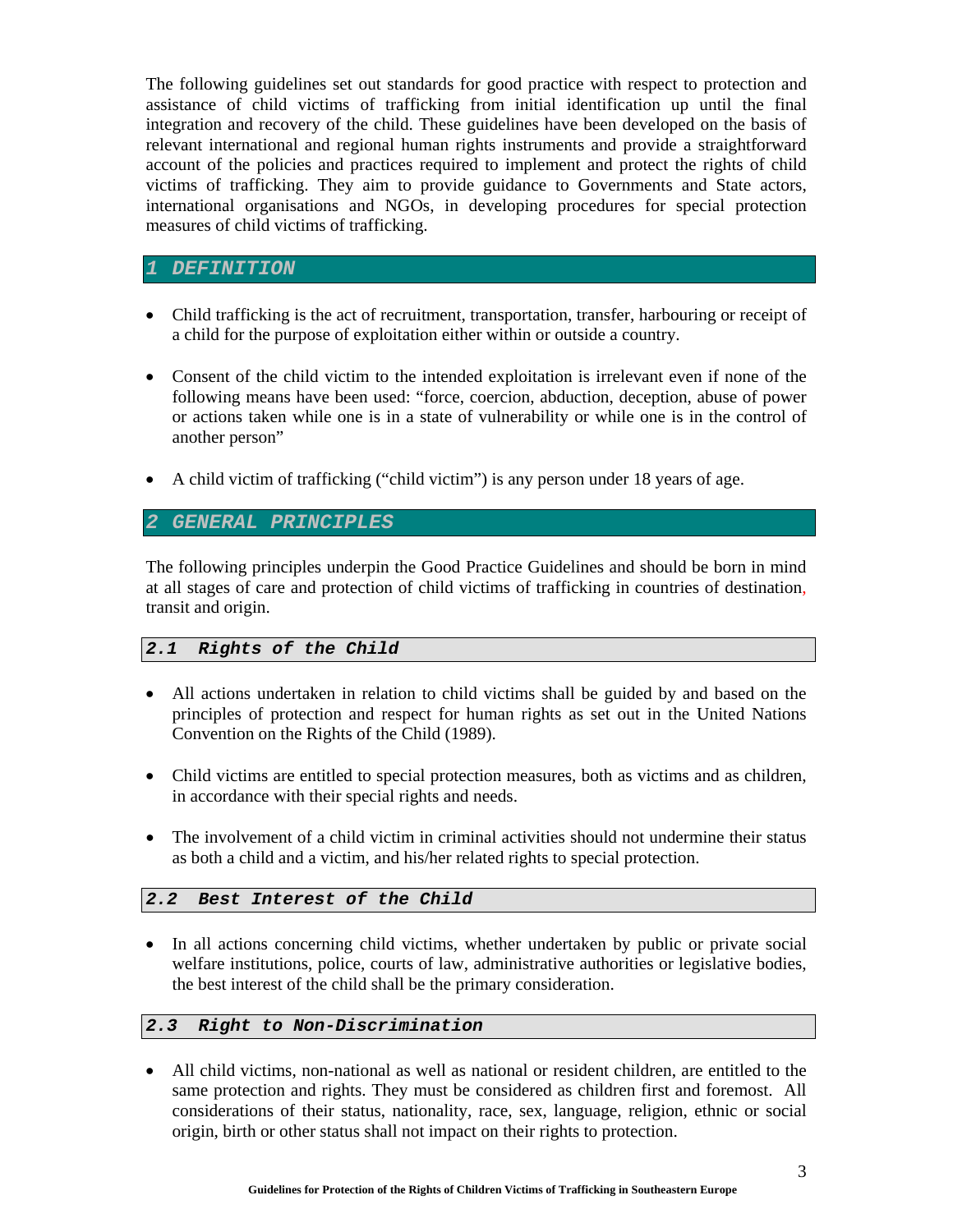#### *2.4 Respect for the Views of the Child*

- A child victim who is capable of forming his or her views enjoys the right to express those views freely in all matters affecting him or her, for example, in decisions concerning his or her possible return to the family or country of origin.
- The views of the child shall be given due weight in accordance with his or her age, maturity and best interest.

#### *2.5 Right to Information*

- Child victims must be provided with accessible information about, for example, their situation, their entitlements, services available and the family reunification and/or repatriation process.
- Information shall be provided in a language, which the child victim is able to understand. Suitable interpreters shall be provided whenever child victims are questioned/interviewed or require access to services.

#### *2.6 Right to Confidentiality*

- Information about a child victim that could endanger the child or the child's family members must not be disclosed.
- All necessary measures must be taken to protect the privacy and identity of child victims. The name, address or other information that could lead to the identification of the child victim or that of the child's family members, shall not be revealed to the public or media.
- The permission of the child victim must be sought in an age appropriate manner before sensitive information is disclosed.

# *2.7 Right to be Protected*

- The state has a duty to protect and assist child victims and to ensure their safety.
- All decisions regarding child victims must be taken expeditiously.

*3 GUIDELINES FOR SPECIFIC MEASURES* 

#### *3.1 Identification*

#### *3.1.1 Pro-active identification measures*

- States shall take all necessary measures to establish effective procedures for the rapid identification of child victims.
- Efforts should be made to coordinate information sharing between agencies and individuals (including law enforcement, health, education, social welfare agencies, and NGOs), so as to ensure that child victims are identified and assisted as early as possible.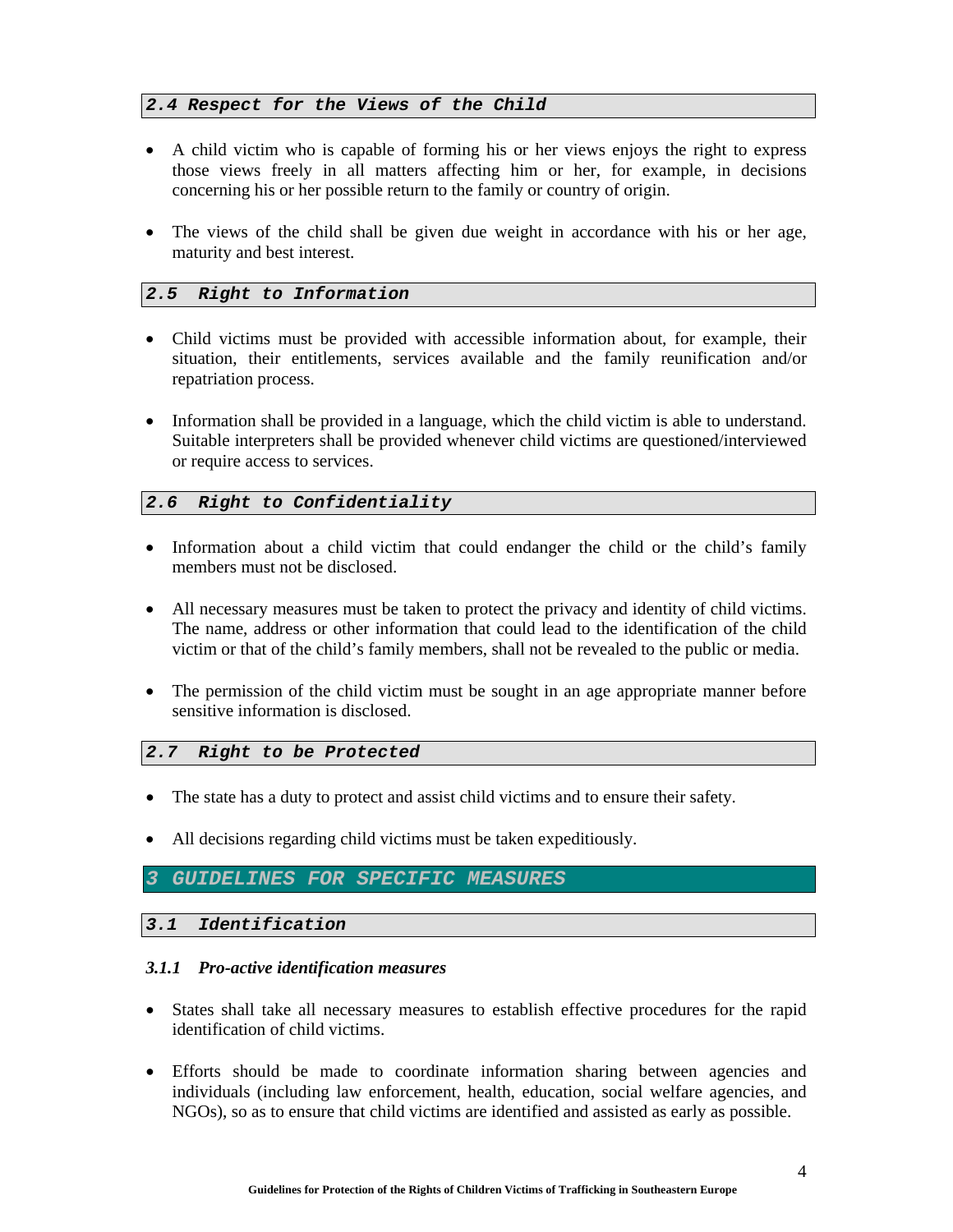- Immigration, border and law enforcement authorities shall put in place procedures to identify child victims at ports of entry and in other locations.
- Social service, health or education authorities should contact the relevant law enforcement authority where there is knowledge or suspicion that a child is exploited or trafficked or is at risk of exploitation and trafficking.
- NGOs/civil society organizations should contact relevant law enforcement authorities and/or social service authorities where there is knowledge or suspicion that a child is exploited or trafficked or is at risk of exploitation and trafficking.

#### *3.1.2 Presumption of age*

- Where the age of the victim is uncertain and there are reasons to believe that the victim is a child, the presumption shall be that the victim is a child.
- Pending verification of the victim's age, the victim will be treated as a child and will be accorded all special protection measures stipulated in these guidelines.

#### *3.2 Appointment of a Guardian*

#### *3.2.1 Appointment process*

- As soon as a child victim is identified, a guardian should be appointed to accompany the child throughout the entire process until a durable solution in the best interests of the child has been identified and implemented. To the extent possible, the same person should be assigned to the child victim throughout the entire process.
- Social service authorities, or other appropriate institutions, shall establish a guardianship service to be implemented directly or through formally accredited organization(s).
- The guardianship service will appoint a guardian as soon as it receives notification that a child victim has been identified.
- The guardianship service will be held responsible/accountable for the acts of the appointed guardian.
- The state shall ensure that this service is fully independent, allowing it to take any action it considers to be in the best interests of the child victim.
- Individuals appointed as guardians must have relevant childcare expertise and knowledge and understanding of the special rights and needs of child victims, and of gender issues.
- Guardians should receive specialized training and professional support.

### *3.2.2 Responsibilities of the guardian*

- Regardless of the legal status of the individual appointed as the guardian (e.g. legal guardian, temporary guardian, adviser/representative, social worker or NGO worker) their responsibilities should be:
	- a) to ensure that all decisions taken are in the child's best interest,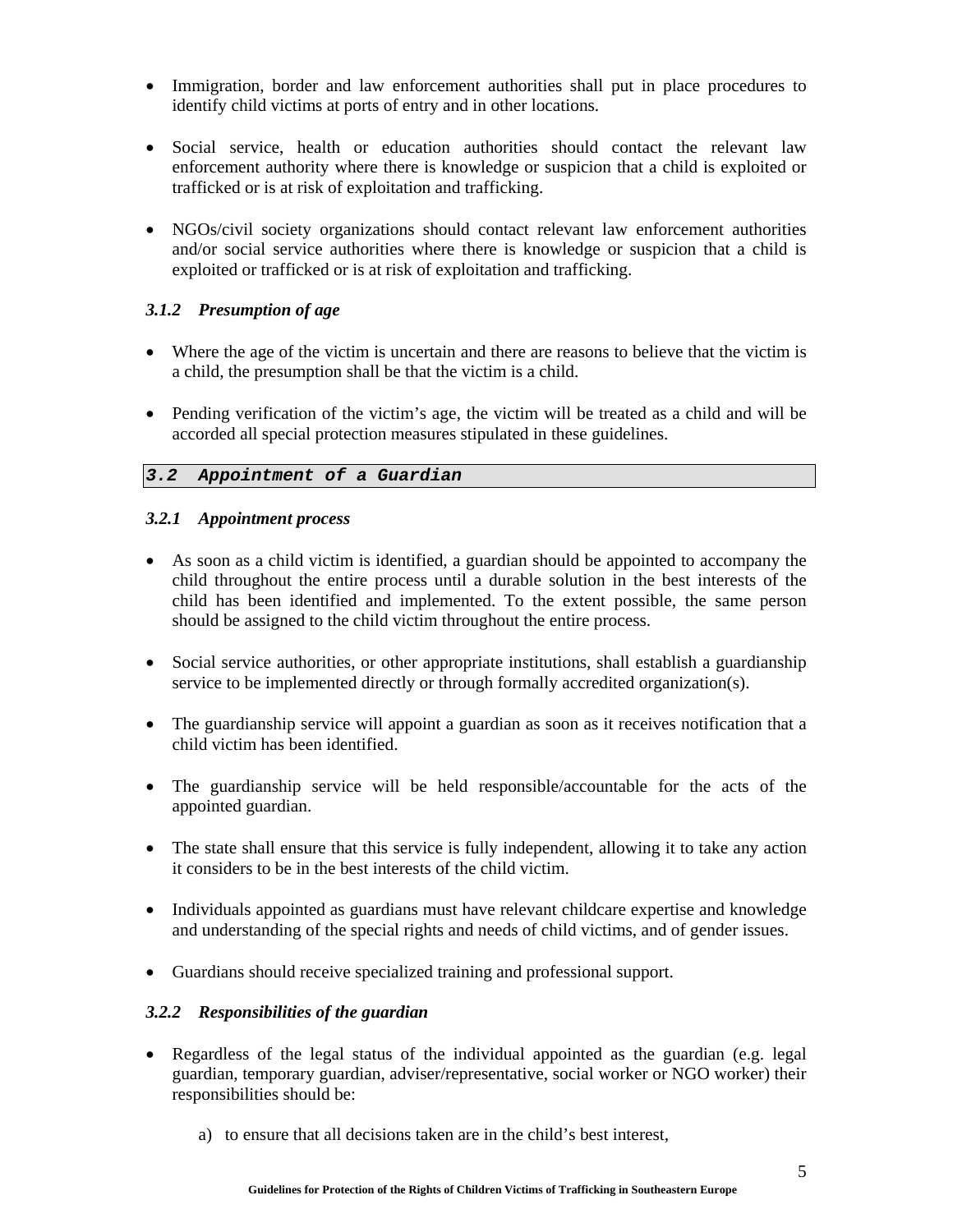- b) to ensure that the child victim has appropriate care, accommodation, health care provisions, psycho-social support, education and, language support,
- c) to ensure that the child victim has access to legal and other representation where necessary,
- d) to consult with, advise and keep the child victim informed of his/her rights,
- e) to contribute to identification of a durable solution in the child's best interest,
- f) to provide a link between the child victim and various organisations who may provide services to the child,
- g) to assist the child victim in family tracing,
- h) to ensure that if repatriation or family reunification is carried out, it is done in the best interest of the child victim,
- Following initial questioning by law enforcement officials, the guardian shall accompany the child to appropriate accommodation/shelter.
- The guardian shall be responsible for safeguarding the best interest of the child victim until the child is placed in the custody of either IOM, Ministry of the Interior or other competent organisation responsible for the repatriation process or is returned his/her parents or legal guardian. The guardian shall ensure the relevant paperwork is completed that temporarily places the child in the custody of the Ministry of Interior. Until a durable solution has been found for the disposition of the child, the child shall remain a ward of state *in ex officio* guardianship of the appointed guardian.
- The guardian should have the right to refuse to give testimony in criminal and civil (judicial) proceedings if this is in the best interest of the child.
- The guardian shall attend all police interviews conducted with the child. If the guardian feels at any time during these interviews that the child should have benefit of legal counsel, he/she shall have the right, and responsibility, to inform the police of the need to terminate the interview until legal counsel may be present.

#### *3.3 Questioning, Interviews and Initial Action*

#### *3.3.1 Registration*

- Law enforcement authorities (i.e. police) should register child victims through initial questioning.
- Law enforcement authorities should immediately open a case file on the child victim and begin to collect information, which will facilitate judicial proceedings as well as measures to be taken for the disposition of the child.

#### *3.3.2 Initial questioning*

- Child victims should be questioned in a child-sensitive manner.
- Only specially trained members of the law enforcement authority should question child victims. Wherever possible, child victims should be questioned by law enforcement officers of the same sex.
- Initial questioning of a child victim should only seek to collect biographical data and social history information (i.e. age, nationality, languages spoken etc.).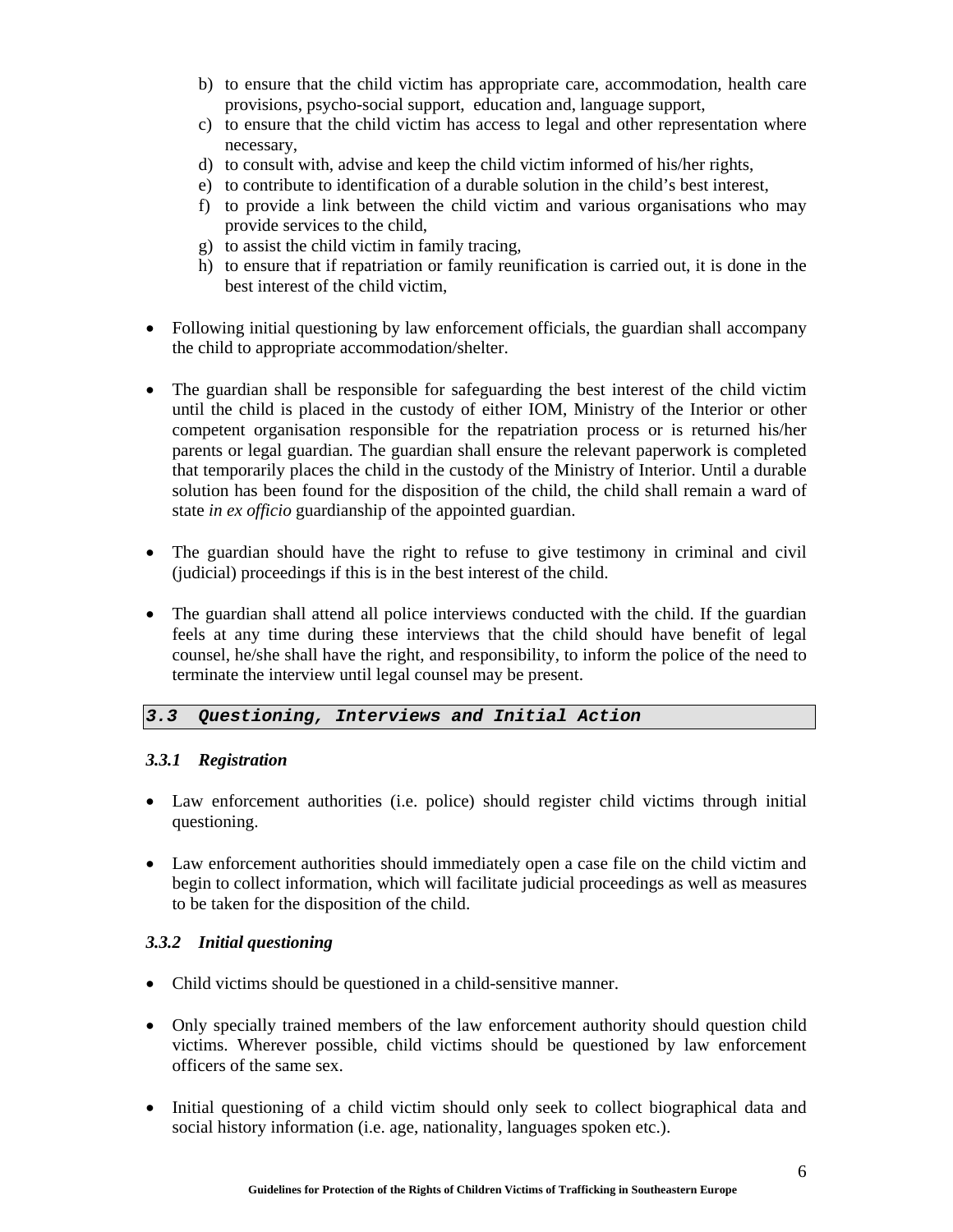- Information regarding the experience of the child whilst trafficked, and any knowledge they may have of illegal activities etc. should not be sought at this point.
- Law enforcement authorities should avoid questioning a child victim on their premises or in the location where the child has been exploited and/or in the presence or physical proximity of any suspected trafficker. Whenever possible, initial questioning should be delayed until the child has been relocated to a safe location.

# *3.3.3 Initial action*

- Upon identification of child victim, or when there is presumption that victim is a child, law enforcement authorities shall be responsible for immediately organizing the transfer of the child victim to a shelter/safe location for accommodation.
- Following identification of child victim, police/law enforcement authorities shall contact as soon as possible guardianship services in order to establish appointment of a guardian.
- In the process of appointing a guardian, law enforcement authorities should protect the child's privacy and confidentiality.
- The Ministry of Interior or other relevant law enforcement agencies should make available to every law enforcement station the necessary contact details of the guardianship service.
- Responsibility for contacting the guardianship service and for the formal hand-over of the child into the care of the guardian should rest with the most senior ranking police officer/officer in charge of the investigation.
- Upon presentation of the guardian, the officer responsible will sign the necessary paperwork (which shall be presented by the guardian) confirming that they have handed over the child to *ex officio* guardianship: as such, they must recognize the right of the guardian to request a halt to proceedings, to speak to the child alone, and take all necessary measures that are in the best interest of the child.
- Relevant law enforcement authorities shall ensure that the appointed guardian accompanies the child victim at all points.

#### *3.3.4 Interviewing the child victims about their experience*

- Police and other law enforcement authorities should only question child victims about their trafficking experience in the presence of the appropriate guardian.
- Law enforcement authorities should minimize the length and scope of questioning so as to minimize further trauma or psychological distress to the child victim.
- Law enforcement authorities should defer to the guardian for information that does not legally require the first person testimony of the child.
- As consent of the child is not relevant for legal purposes, law enforcement authorities should use such information for general investigative purposes only.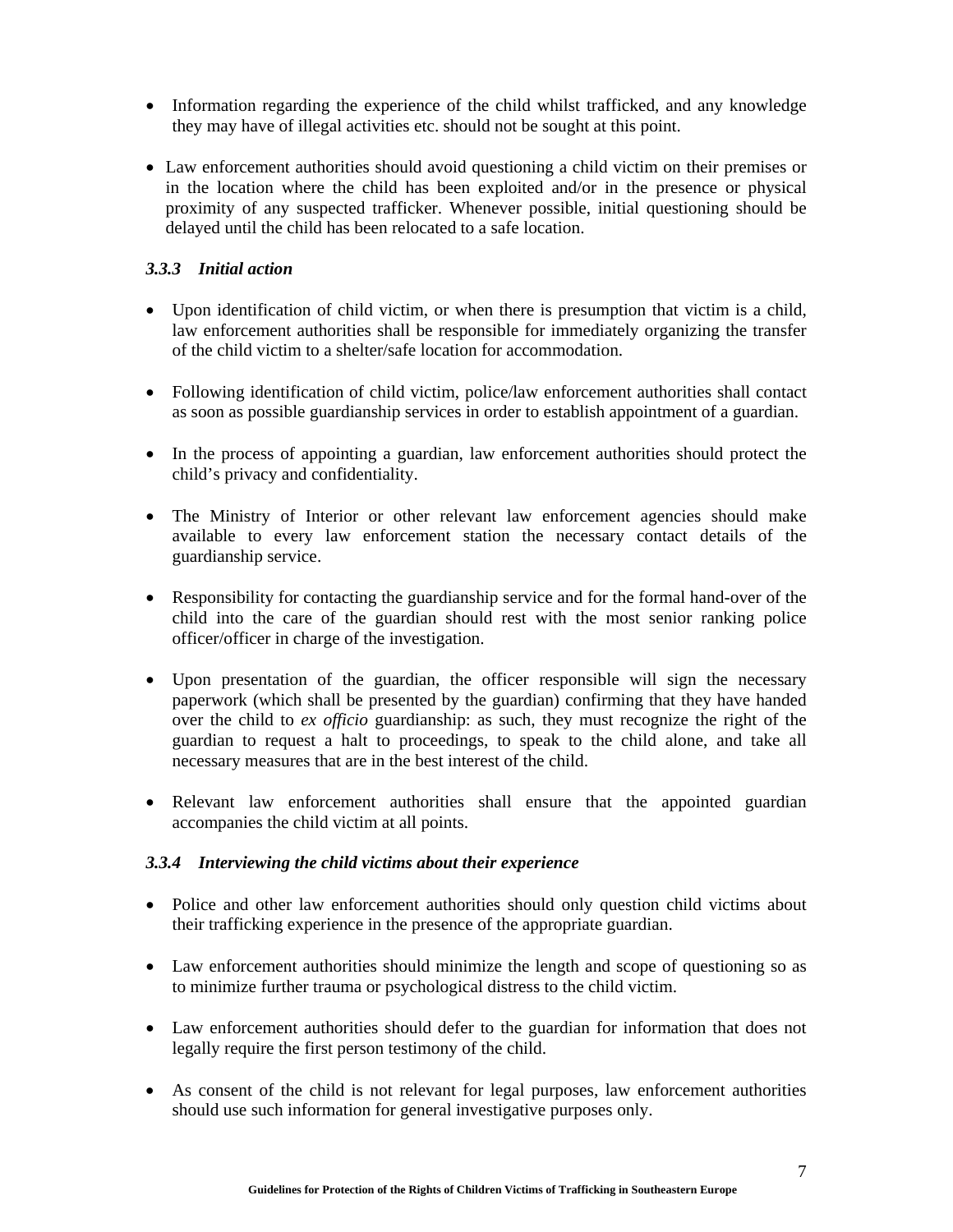- The apparent consent of a child victim to the intended exploitation must not be used:
	- as evidence in the pursuit of criminal charges against the child related to the child's status as a victim of trafficking or situation as a child,
	- as the *sole* basis for retention of the child in police custody for further whether related or unrelated – questioning.
- Law enforcement authorities (i.e. prosecutors and judges) should ensure that child victims are not subjected to criminal procedures or sanctions for offences related to their situation as trafficked persons.
- Law enforcement authorities should ensure that child victims are never detained for reasons related to their status as a victim.

#### *3.3.5 Age assessment*

- Verification of the victim's age should take into account:
	- the physical appearance of the child and his/her psychological maturity,
	- the victim's statements,
	- documentation,
	- checking with embassies and other relevant authorities,
	- consensual medical examination and opinion.

# *3.4 Referral and Coordination/Cooperation*

#### *3.4.1 Referral to appropriate services*

- Child victims shall be referred expeditiously to appropriate services.
- The state, through relevant ministries, shall assist law enforcement authorities, social service authorities, relevant administrative bodies, international organizations and NGOS/civil society organization in the establishment of an efficient referral mechanism for child victims.

#### *3.4.2 Inter-agency cooperation*

- All relevant ministries and government bodies (including police, social service authorities, Ministries of Interior) involved in the referral and assistance to child victims should adopt policies and procedures which favour information-sharing and networking between agencies and individuals working with child victims in order to ensure an effective continuum of care and protection for child victims.
- The Ministry of Interior shall designate "liaison officers" as responsible for liaison with the social services authorities/guardianship service, and in particular, the guardian of the child victim.
- In order to assist the relevant judicial and administrative bodies in the acquisition of information and documentation necessary to arrive at an informed decision regarding the disposition of the child, the Ministry of Interior shall assist in contacts with the corresponding authorities in the child's country of origin. Such assistance will also be afforded to the relevant authorities in the form of support to and coordination with their dealings with the Ministry of Foreign Affairs, and, where appropriate, their contacts with representatives of the embassies of the child's country of origin.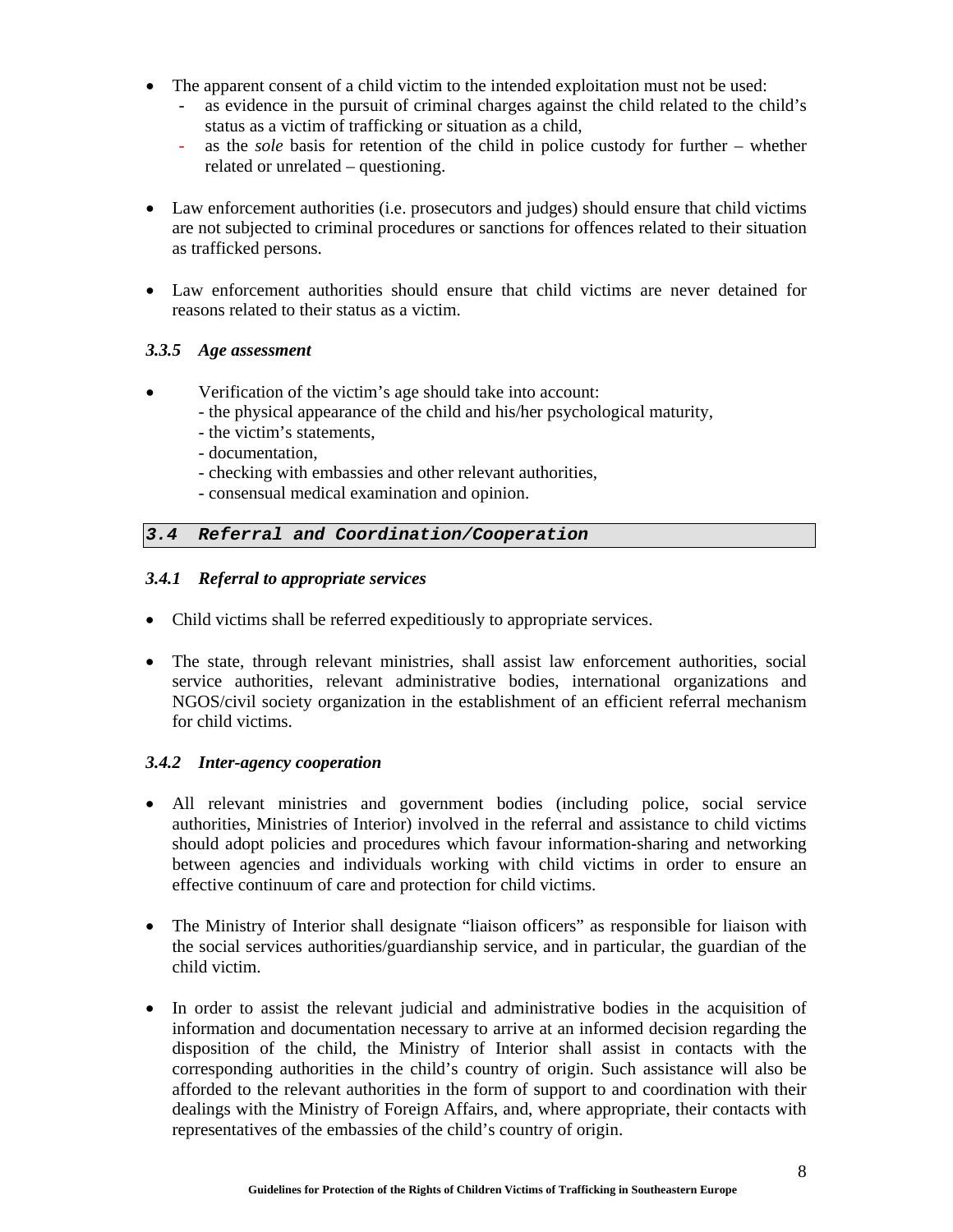- Liaison officers shall also liase with members of the relevant law enforcement agencies dealing with child victims.
- Liaison officers (along with, where appropriate, legal counsel for the Ministry,) shall be responsible for representing the Ministry of Interior, in meetings in which the final disposition of the child is decided in conjunction with the other relevant administrative and judicial bodies.

#### *3.5 Interim Care and Protection*

#### *3.5.1 Care and protection*

- Child victims are entitled to receive immediate care and protection including security, food, and accommodation in a safe place, access to health-care, psychosocial support, legal assistance, social services and education.
- Care and assistance shall respect the child's cultural identity/origin, gender and age.
- Appropriate assistance should be provided to children with special needs, particularly in cases of disabilities, psychosocial distress, illnesses and pregnancies.
- Child victims should be cared for by adequately trained professionals who are aware of the special rights and needs of child victims and of gender issues.
- Social service authorities shall provide such care through the establishment of appropriate services and where appropriate through cooperation with relevant international organizations and NGOs.
- Guardians, in cooperation with social service authorities and NGOs, shall conduct an individual needs assessment for each child victim in order to determine care and protection provisions.

# *3.5.2 Accommodation in a safe place*

- Child victims should be placed in safe and suitable accommodation (i.e. temporary shelter or location of alternative care arrangement) as soon as possible after their identification.
- Social service authorities, in cooperation with NGOs and international organisations, shall develop standards of care for places where child victims are accommodated.
- Under no circumstances should a child be placed in a law enforcement detention facility. This includes detention in, for example, detention centres, police cells, prisons or any other special detention centres for children.

#### *3.6 Regularization of Status*

• Ministries of Interior and/or other relevant state authorities shall establish policies and procedures to ensure that child victims, who are not nationals/residents of the country in which they find themselves, are automatically granted a Temporary Humanitarian Visa and are entitled to stay in the country on a valid legal basis pending identification of a durable solution.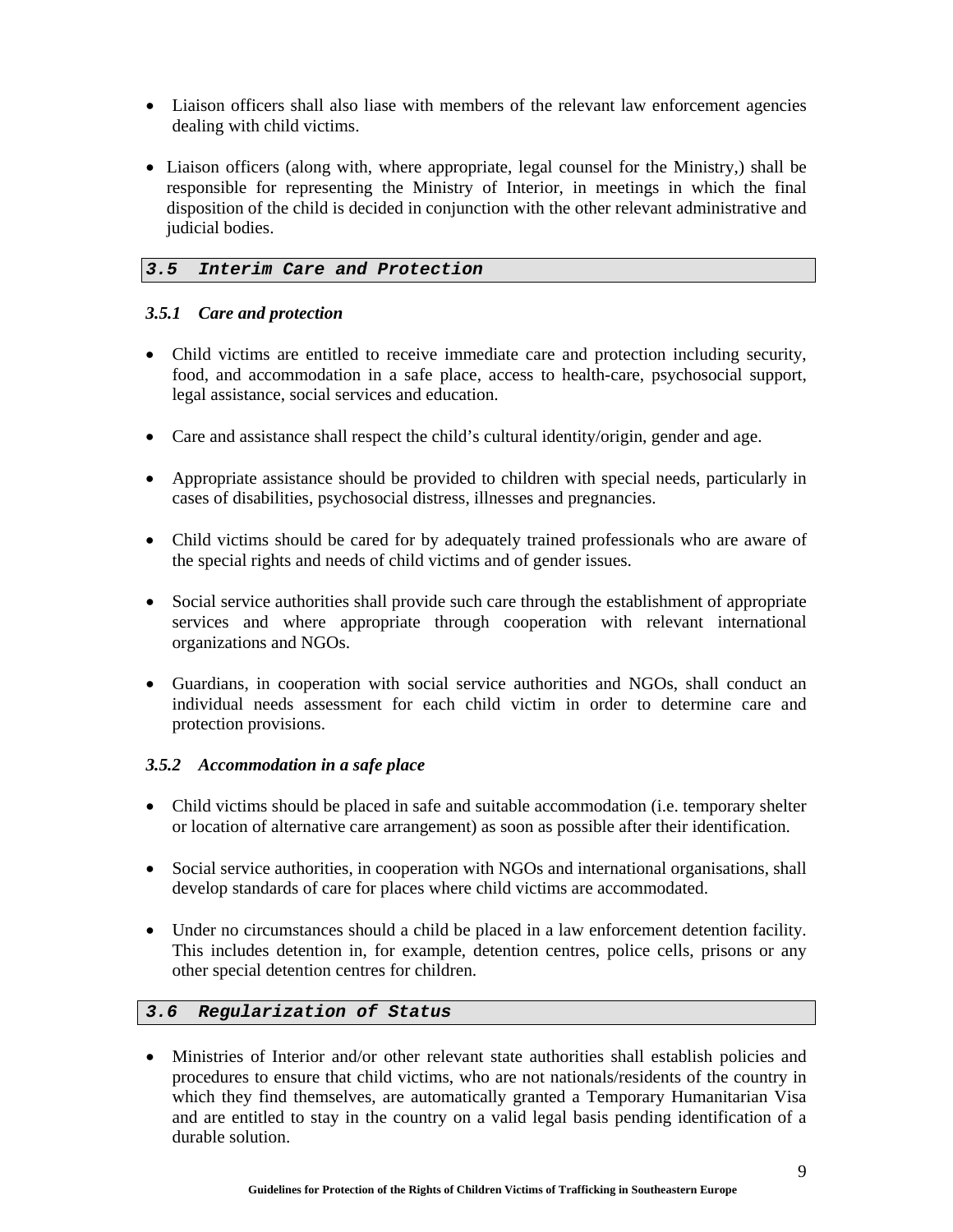- For children without documentation, Ministries of Interior and/or other relevant state authorities will provide temporary documents.
- In conjunction with the Ministry of Interior, and where relevant, the social service authorities, the guardian shall be responsible for initiating application procedures for the issuance of a Temporary Humanitarian Visa, and the concordant leave of stay, acting on behalf of the child in any administrative presentations or procedures this may require.
- Such status shall be afforded to the child victim until the relevant judicial and administrative bodies have made a decision regarding the disposition of the child.

#### *3.7 Individual Case Assessment and Identification of a Durable Solution*

- Child victims should not be returned to their country of origin unless, prior to the return, a suitable care-giver such as parent, other relative, other adult care-taker, a government agency, a child-care agency in the country of origin has agreed, and is able to take responsibility for the child and provide him/her with appropriate care and protection.
- The views of the child should be taken into consideration when considering family reunification and/or return to the country of origin and in identifying a durable solution for the child.
- Social service authorities, in cooperation with Ministries of Interior where necessary, should take all necessary steps to trace, identify and locate family members and facilitate the reunion of child victim with his/her family where this is in the best interest of the child.
- The respective Ministries, in conjunction with the relevant social worker authorities and/or guardian, should be responsible for establishing whether or not the repatriation of a child victim is safe, and ensure that the process take places in a dignified manner, and is in the best interest of the child.
- Ministries of Foreign Affairs, Ministries of Interior and other relevant state authorities shall establish agreements and procedures for collaboration with each other in order to ensure that a thorough inquiry into the individual and family circumstances of the child victim is conducted in order to determine the best course of action for the child.
- The guardian, acting through and with the assistance of the Ministries of Interior or other relevant state authorities, and the relevant social service authority, shall begin the process of obtaining documentation and information from the child's country of origin in order to conduct risk and security assessment, upon which the decision as to whether or not to reunite the child with his/her family or return the child to their country of origin shall be made.
- Once sufficient documentation and information has been gathered, the relevant social service authority shall decide in conjunction with the guardian, the Ministry of Interior (or other relevant Ministries), and, where relevant and/or appropriate, representatives of the embassy of the country of origin, on the final disposition made in favour of the child.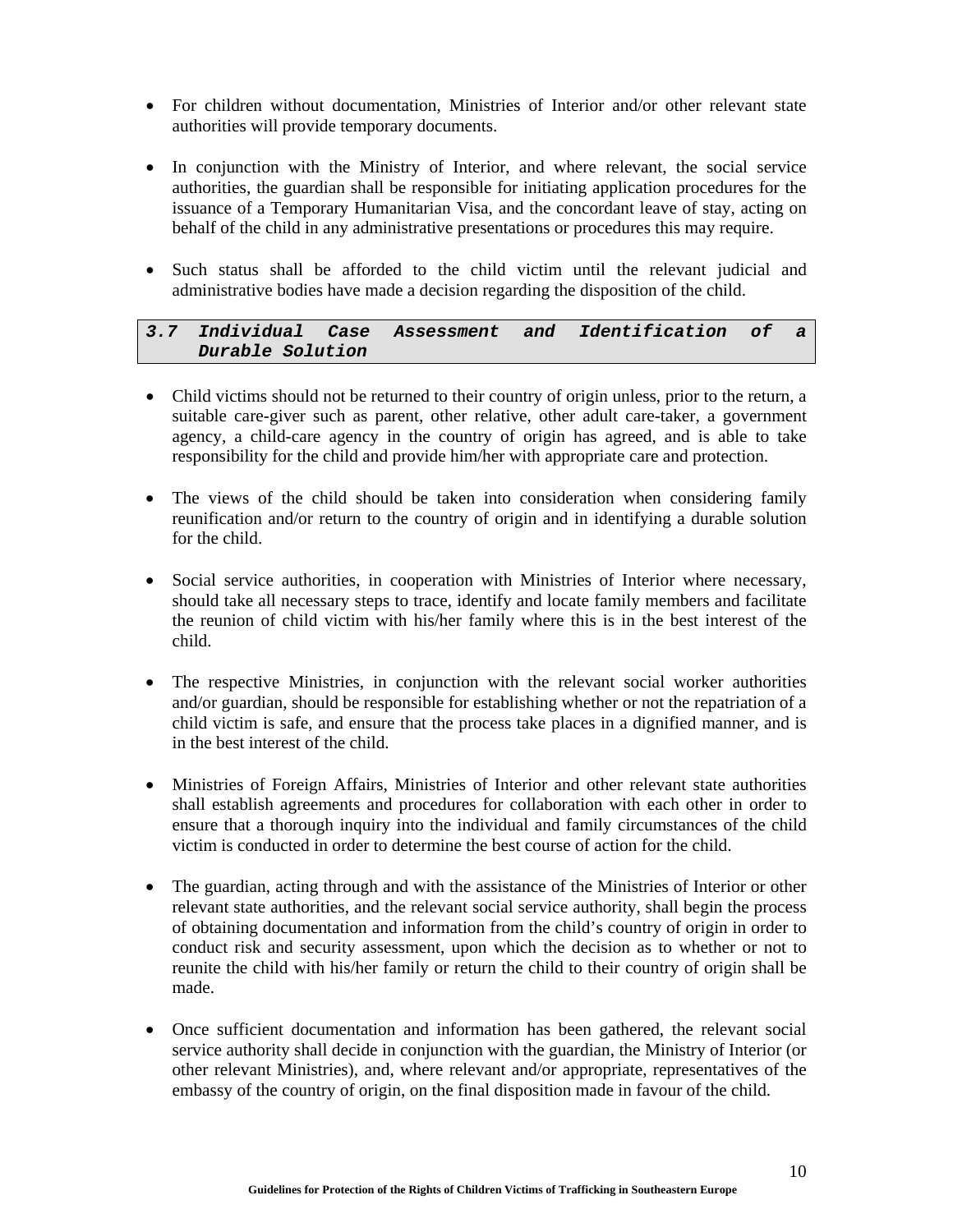- If the decision is made against family reunification and/or repatriation, then the guardian shall remain responsible for the child victim, until the appropriate judicial appoint a legal guardian for the child.
- In order to assist the relevant judicial and administrative bodies in the acquisition of information and documentation necessary to arrive at an informed decision regarding the disposition of the child, Ministries of Interior shall assist those authorities in contacts with the corresponding authorities in the child's country of origin. Such assistance will also be afforded to the relevant authorities in the form of support to and coordination with their dealings with the Ministry of Foreign Affairs, and, where appropriate, their contacts with representatives of the embassies of the child's country of origin.

#### *3.8 Implementation of a Durable Solution*

#### *3.8.1 Local integration*

- Child victims, both who are nationals and not nationals/residents of the country in which they find themselves, are entitled to receive long-term care and protection including access to health-care, psychosocial support, social services and education.
- In situations where the safe return of the child to his/her family and/or country of origin is not possible, or where such return would not be in the child's best interest, the social welfare authorities should make adequate long-term care arrangements.
- Such arrangements should favour family- and community-based arrangements rather than residential care.
- Social service authorities shall ensure that every child victim has a legal guardian and that an individual integration plan is elaborated for each child.

# *3.8.2 Return to country of origin*

- Child victims, who are not nationals/residents of the country in which they find themselves, are as a general principle entitled to return to their country of origin.
- Child victims shall not be returned to their country of origin if, following a risk and security assessment, there are reasons to believe that the child's safety or that of their family is in danger.
- Ministries of Interior or other relevant state authorities shall establish agreements and procedures for the safe return of child victims to their country of origin.
- Guardian or a social worker assigned to the case should accompany child victims who are being returned until placed in the custody of Ministry of Interior, IOM or other organisation responsible for return.
- States shall establish procedures to ensure that the child is received in the country of origin by an appointed responsible member of the social services of the country of origin and/or child's parents or legal guardian.

# *3.8.3 Integration in country of origin- reception and reintegration*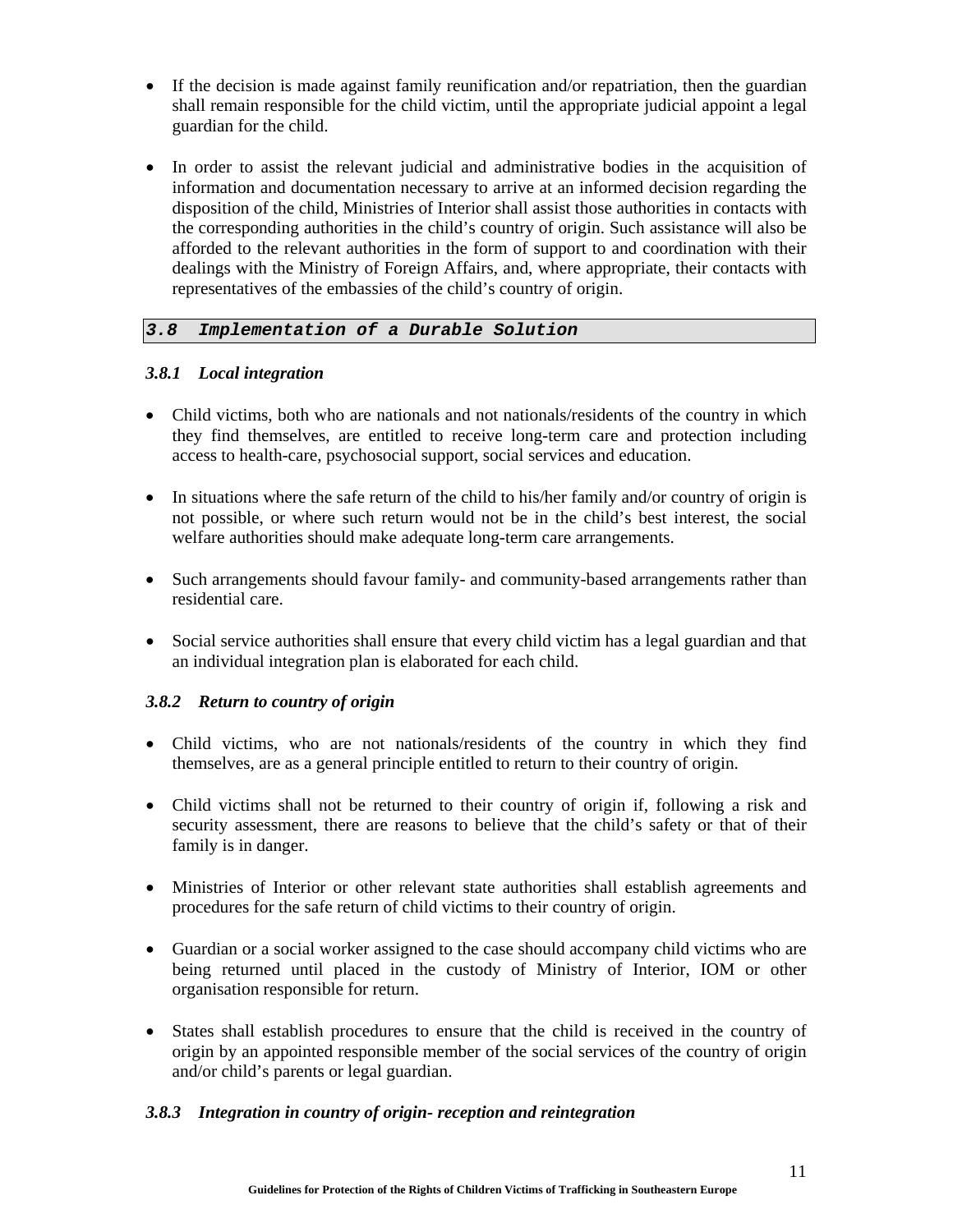- Child victims, are entitled to receive long-term care and protection including security, food, accommodation in a safe place, access to health-care, psycho-social support, legal assistance, social services and education with a view to their social reintegration.
- Appropriate assistance should be provided to children with special needs, particularly in cases of disabilities, psychosocial distress, illnesses and pregnancies.
- Child victims should be cared for by adequately trained professionals who are aware of the special needs and rights of child victims, and of gender issues.
- Social service authorities shall provide such care through the establishment of appropriate services and where appropriate through cooperation with relevant international and nongovernmental organizations.
- Social service authorities shall conduct an individual needs assessment for each child victim in order to determine care and protection provisions.
- Social service authorities, in cooperation with relevant international and nongovernmental organizations should monitor the life situation of the child following his or her family reunification and or placement in alternative care.
- Social service authorities shall ensure that every child victim has a legal guardian and that an individual integration plan is elaborated for each child.
- Social service authorities shall ensure that alternative care arrangements for child victims deprived of a family environment favour family- and community-based arrangements rather than residential care.
- Ministries of Education shall establish special inclusive education and vocational programs for child victims.

# *3.8.4 Resettlement and integration in a third country*

- In situations where the safe return of the child to his/her country of origin and the integration in the country of destination are not possible, or where these solutions would not be in the child's best interest, the states in both countries should ensure the child victim's resettlement in a third country.
- Such arrangements should favour family- and community-based arrangements rather than residential care.
- Social service authorities shall ensure that every child victim has a legal guardian and that an individual integration plan is elaborated for each child, including for education needs.
- Child victims are entitled to receive long-term care and protection including access to health-care, psychosocial support, social services and education.

#### *3.9 Access to Justice*

#### *3.9.1 Criminal proceedings*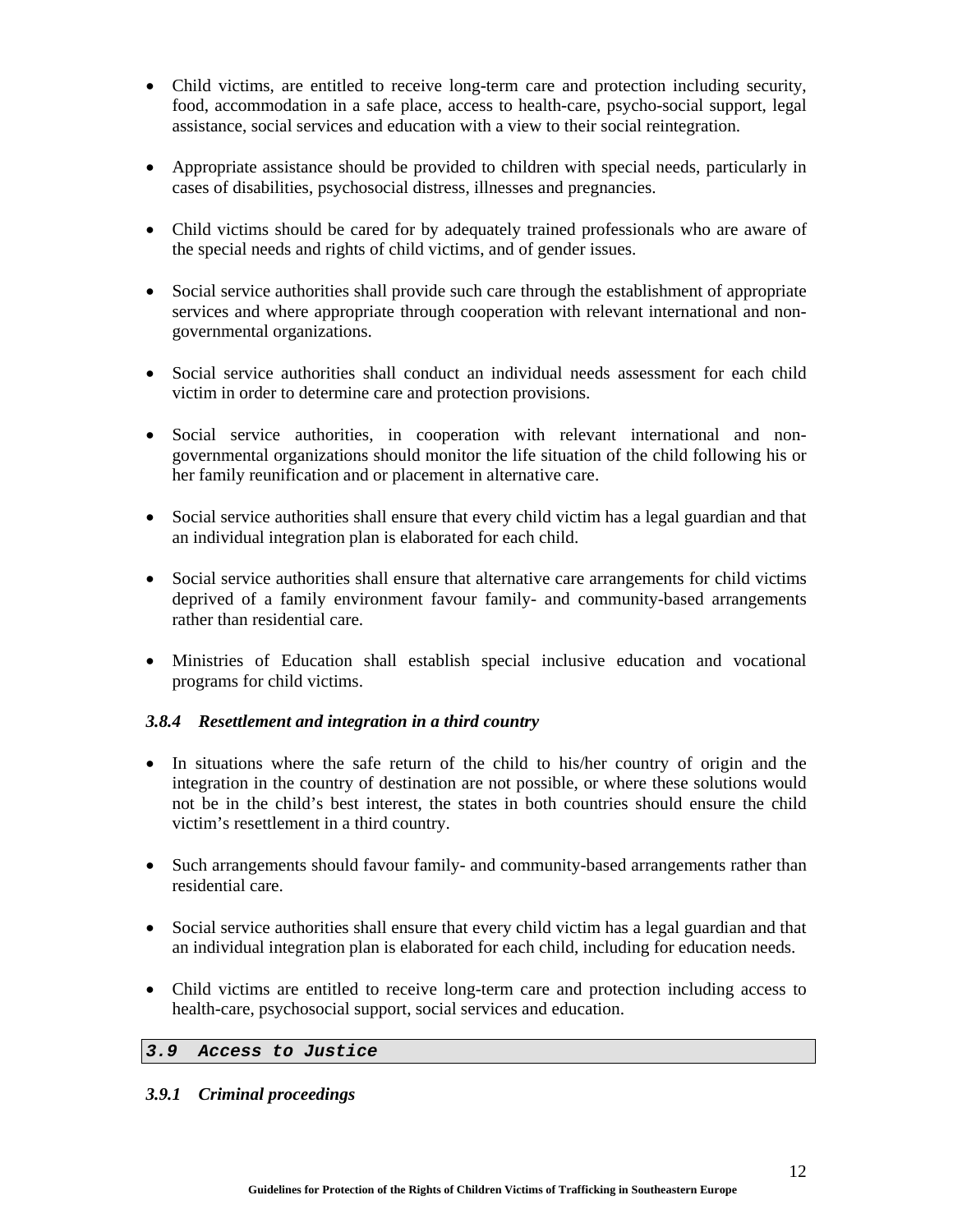- Child victims have the right to be fully informed about security issues and criminal procedures prior to deciding whether or not to testify in criminal proceedings against persons who are suspected of involvement in the exploitation and/or trafficking in children.
- Child victims of trafficking have the "right to recovery time" before deciding whether or not to pursue criminal proceedings against the trafficker.
- Assistance to the child victim of trafficking should not, under any circumstances, be conditional on the child's willingness to act as a witness.
- The taking of a statement by a law enforcement officer or investigating judge shall in no way inhibit or delay family reunification or the return of child victim to the country of origin if it is in the best interest of the child.
- Direct contact should be avoided between the child victim and the suspected offender during the process of investigation and prosecution as well as during trial hearings as much as possible.
- Law enforcement authorities, in cooperation with social services and non-governmental organizations, should make available necessary legal representation, as well as interpretation into the native language of the child, if necessary.
- States should consider, if necessary, amendments of their penal procedural codes to allow for, inter alia, videotaping of the child's testimony and presentation of the videotaped testimony in court as an official piece of evidence. In particular, police, prosecutors, judges and magistrates should apply child-friendly practices.

# *3.9.2 Civil proceedings*

- Child victims should be provided with information regarding their right to initiate civil proceedings against traffickers and other persons involved in their exploitation.
- Law enforcement authorities should adopt measures necessary to protect the rights and interests of child victims at all stages of judicial proceedings against alleged offenders and during procedures for obtaining compensation.
- Law enforcement authorities should undertake to ensure that child victims are provided with appropriate access to justice and fair treatment, restitution and compensation including prompt redress.
- Law enforcement authorities, in cooperation with social services and non-governmental organizations, should make available necessary legal representation to bring an action within an appropriate court or tribunal, as well as interpretation into the native language of the child, if necessary.

# *3.10 Victim/Witness Security and Protection*

• Child victims who agree to testify should be accorded special protection measures to ensure their safety and that of their family members in both countries of destination, transit and origin.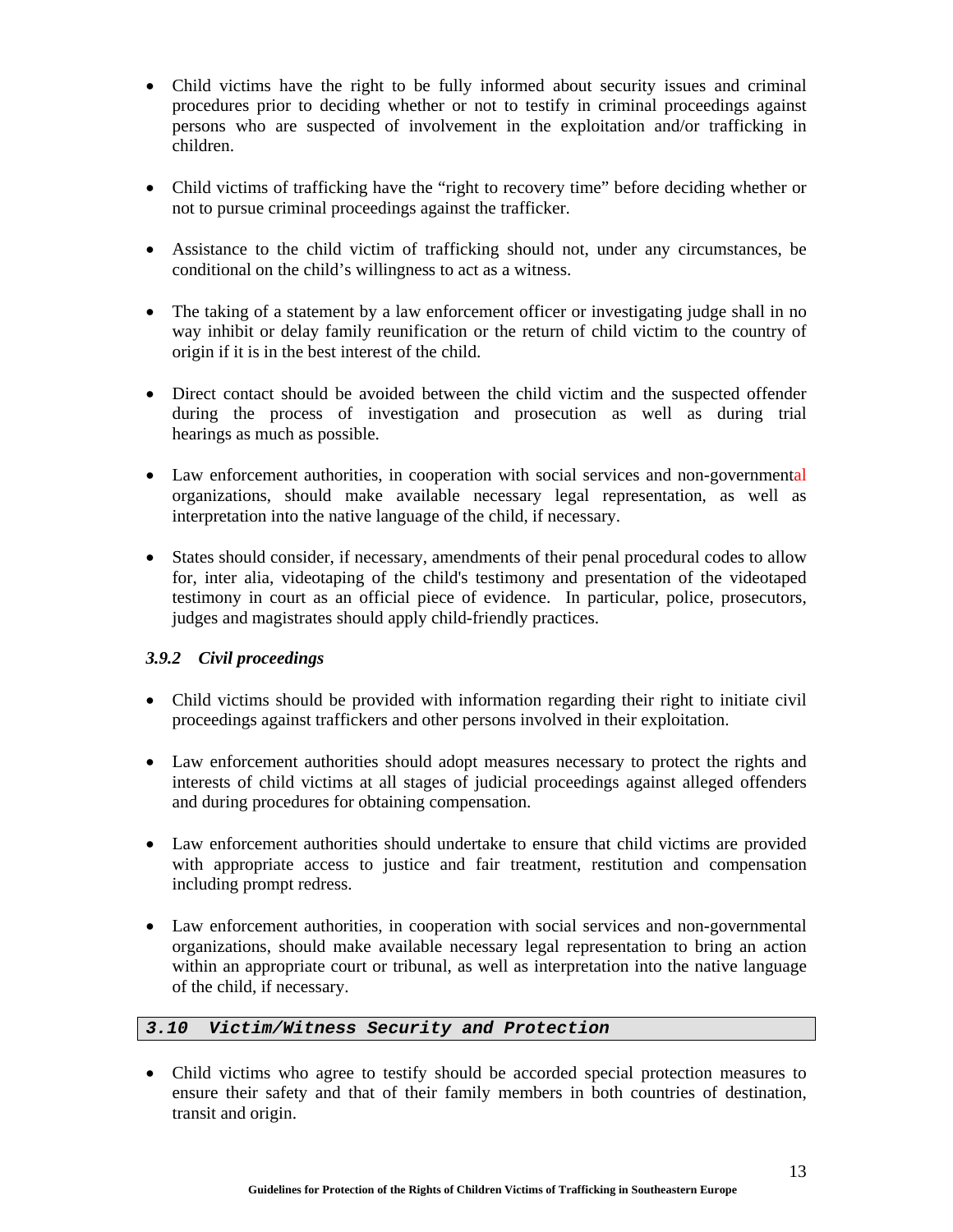- Ministries of Interior and other relevant law enforcement authorities should adopt all measures necessary to protect the child victim and their family members, including through international cooperation.
- When the victim/witness protection cannot be ensured in neither country of destination nor in country of origin, measures should be taken to allow resettlement in a third country.

# *3.11 Training*

• All agencies dealing with child victims should establish special recruitment practices and training programmes so as to ensure that individuals / persons responsible for the care and protection of child victims understand their rights and needs, are gender-sensitive, and possess the necessary skills to assist children.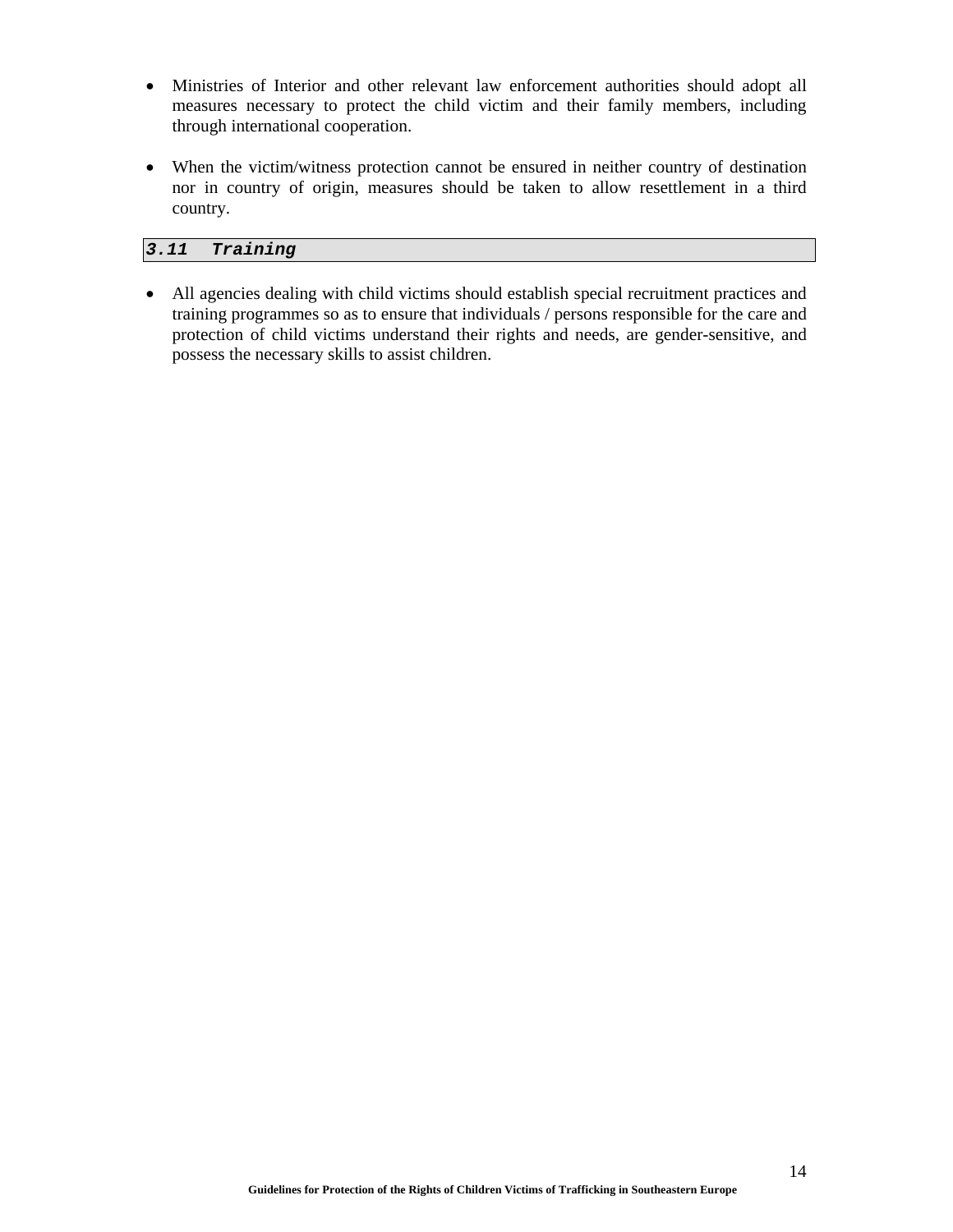#### *4 IMPLEMENTATION AT COUNTRY LEVEL*

The guidelines represent only the beginning of establishing a system of protection and assistance appropriate to the rights and needs of child victims of trafficking.

At national level, national working groups within the frameworks of the National Plans of Action to combat trafficking should establish a specialised group with representatives of appropriate ministries, police, administrative and judicial authorities, etc, to begin a thorough examination of the existing mechanisms and legislative structures, including identification of the following:

- 1. Roles and responsibilities of different government authorities, including, police, social service authorities, Ministries of Interior, etc;
- 2. Roles and responsibilities of NGOs and international organisations;
- 3. Mechanisms and modalities of cooperation;
- 4. Resources necessary to implement the guidelines, including human and financial.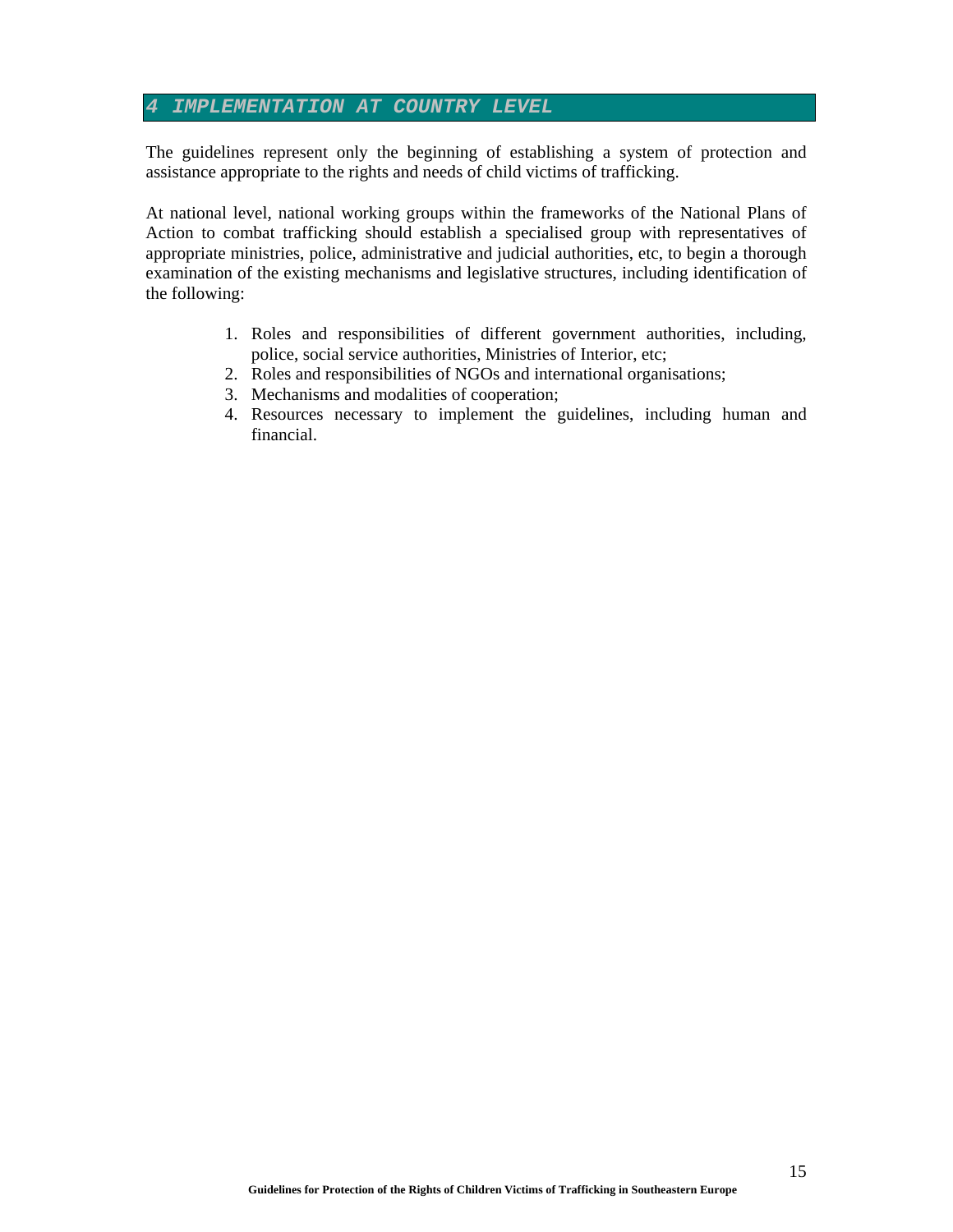# *5.1 Legal Basis*

#### **Applicable International Conventions are:**

- Convention on the Rights of the Child (CRC) (1989)
- Optional Protocol to the CRC on the sale of children, child prostitution and child pornography (2000)
- Convention on the Elimination of All Forms of Discrimination Against Women (CEDAW) (1979)
- The Hague Convention 28 on the Civil Aspects of International Child Abduction (1980)
- UN Convention Against Transnational Organised Crime *(The Palermo Convention)* (2000)
- Annex II Protocol to Prevent, Suppress and Punish Trafficking in Persons, Especially Women and Children, supplementing the United National Convention Against Transnational Organised Crime *(The Palermo Trafficking Protocol)* (2000)
- ILO Convention Concerning the Prohibition and Immediate Action for the elimination of the Worst Forms of Child Labour No.C182 (1999)

The ratification status of these Conventions by SEE countries is summarised below in section 5.3. All countries in SEE have ratified CRC, CEDAW and ILO 182 Convention. Most SEE countries are member states of Hague Conference and, to date, have ratified the following conventions relevant to trafficking victims: 1) the Hague Convention 28 on the Civil Aspects of International Child Abduction, and 2) the Hague Convention 29 on International Access to Justice. All countries have signed and many have ratified, the Palermo Convention and the Palermo Trafficking Protocol.

The following is an analysis of the articles, which are most relevant to the issue of trafficking of children. UNICEF takes a human rights approach to child trafficking, which provides greater protection than the Palermo Trafficking Protocol, which is primarily a law enforcement instrument. The foremost obligation on States is to act in the best interest of the child. In essence, the legal provisions contained in these instruments underpin the provisions of the Trafficking Protocol to the Convention on Transnational Organised Crime, but in some instances provide for greater protections. The intention of the guidelines is to harmonise the obligations, in effect creating, a "Palermo Plus" for States to better understand the approach that they are expected to follow.

# *5.1.1 Convention on the Rights of the Child<sup>1</sup>*

#### **Article 1**

-

1. For the purposes of the present Convention, a child means every human being below the age of eighteen years unless under the law applicable to the child, majority is attained earlier.

*Whilst the CRC enables the State to recognise an age of majority below that of 18, in order to give effect to the obligation to act in the best interest of the child, States should apply the status determined by the Trafficking Protocol and the ILO Convention 182 which defines a child as anyone under the age of 18.* 

<sup>&</sup>lt;sup>1</sup> Convention on the Rights of the Child is found at www.unhchr.ch/html/menu3/b/k2crc.htm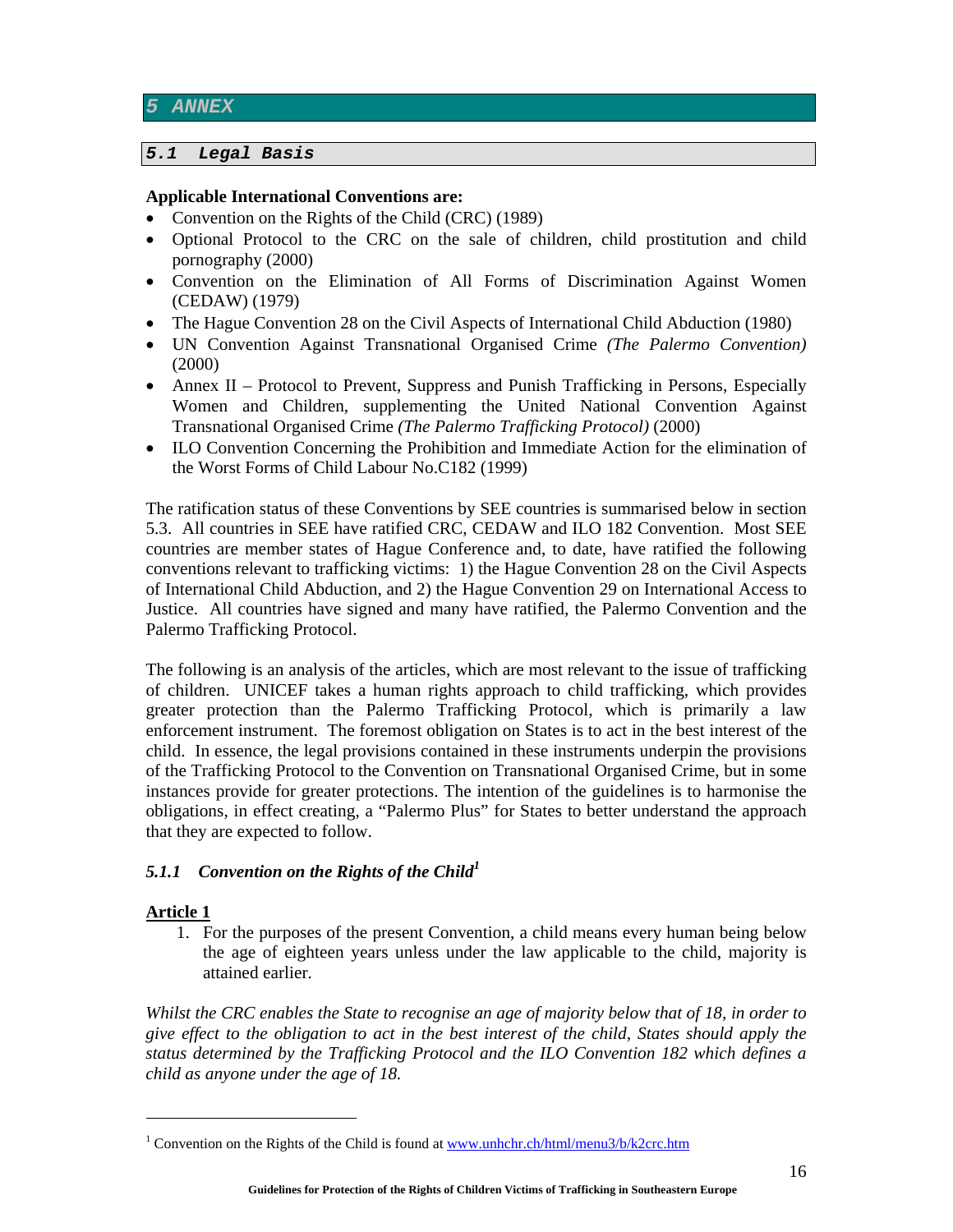# **Article 2**

1. States Parties shall respect and ensure the rights set forth in the present Convention to each child within their jurisdiction without discrimination of any kind, irrespective of the child's or his or her parent's or legal guardian's race, colour, sex, language, religion, political or other opinion, national, ethnic or social origin, property, disability, birth or other status.

*This article clearly points out the universality of the obligation to act in the best interests of the child and the absolute prohibition of discrimination whether direct or indirect. The responsibility to provide adequate protection and care to child victims of trafficking at first instance, lying with the State within whose jurisdiction they are found, regardless of their status.* 

#### **Article 3**

- 1. In all actions concerning children, whether undertaken by public or private social welfare institutions, courts of law, administrative authorities or legislative bodies, the best interests of the child shall be a primary consideration.
- 2. States Parties undertake to ensure the child such protection and care as is necessary for his or her well being, taking into account the rights and duties of his or her parents, legal guardians, or other individuals legally responsible for him or her, and, to this end, shall take all appropriate legislative and administrative measures.
- 3. States Parties shall ensure that the institutions, services and facilities responsible for the care or protection of children shall conform with the standards established by competent authorities, particularly in the areas of safety, health, in the number and suitability of their staff, as well as competent supervision.

*Whilst the provisions in Article 3 are self explanatory, it must be considered in conjunction with Article 4 which provides that: States are responsible for ensuring: "legislative, administrative and other measures" give effect to the obligations contained in the Convention. It is acknowledged that the ability of States to actually provide the requisite level of protection is subject to the economic condition of that State. Hence article 4 articulates the principle of the progressive realisation of rights: "States Parties shall undertake such measures to the maximum extent of their available resources. Where needed within the framework of international cooperation". This is particularly pertinent given the transborder nature of trafficking and the regional approach that has to be adopted. Article 4 should be interpreted as an obligation on the international community to provide assistance to those less economically secure, to give effect to their Article 3 obligations.* 

#### **Article 9**

1. States Parties shall ensure that a child shall not be separated from his or her parents against their will, except when competent authorities subject to judicial review determine, in accordance with applicable law and procedures, that such separation is necessary for the best interests of the child. Such determination may be necessary in a particular case such as one involving abuse or neglect of the child by the parents, or one where the parents are living separately and a decision must be made as to the child's place of residence.

#### **Article 10**

1. In accordance with the obligation of States Parties under article 9, paragraph 1, applications by a child or his or her parents to enter or leave a State Party for the purpose of family reunification shall be dealt with by States Parties in a positive, humane and expeditious manner. States Parties shall further ensure that the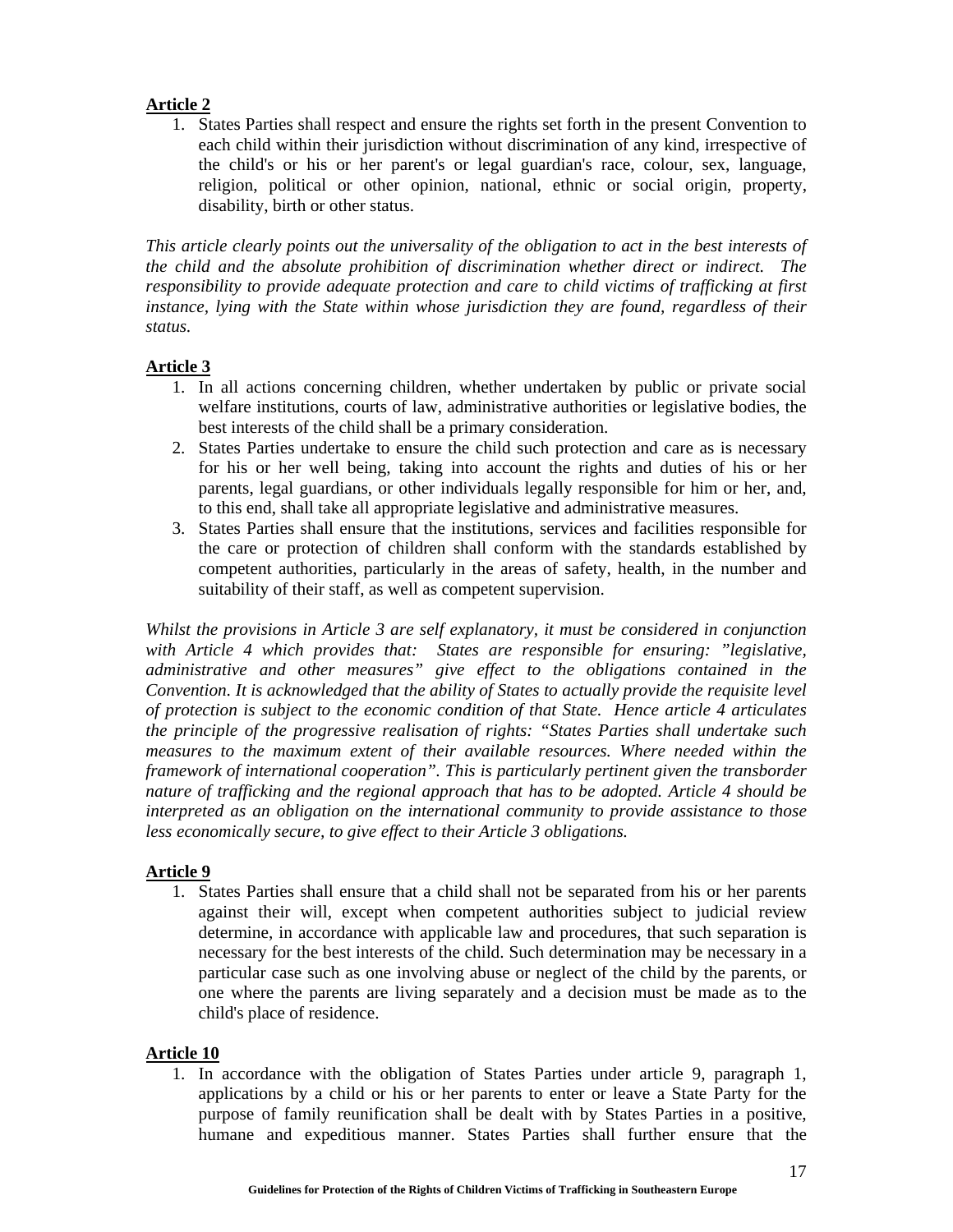submission of such a request shall entail no adverse consequences for the applicants and for the members of their family.

*Measures undertaken by government authorities to ensure compliance with Articles 9 and 10 can also be interpreted as the basis for handling the repatriation applications of trafficked children. The state is clearly mandated to decline repatriation of a child to the direct care of his parents if it has reason to believe this may be detrimental to the child's best interests. Further, the logical expansive interpretation of this obligation is that the returning party must have undertaken necessary steps to establish that repatriation is indeed in the best interests of the child.* 

#### **Article 11**

- 1. States Parties shall take measures to combat the illicit transfer and non-return of children abroad.
- 2. To this end, States Parties shall promote the conclusion of bilateral or multilateral agreements or accession to existing agreements.

*Bosnia and Herzegovina, Croatia, FYR Macedonia, Serbia and Montenegro further complied with article 11.2 by signature and ratification of the Convention 28 of the Hague Conference, and Romania and Moldova complied by acceding to Convention 28 of the Hague Conference.* 

#### **Article 19**

- 1. States Parties shall take all appropriate legislative, administrative, social and educational measures to protect the child from all forms of physical or mental violence, injury or abuse, neglect or negligent treatment, maltreatment or exploitation, including sexual abuse, while in the care of parent(s), legal guardian(s) or any other person who has the care of the child.
- 2. Such protective measures should, as appropriate, include effective procedures for the establishment of social programmes to provide necessary support for the child and for those who have the care of the child, as well as for other forms of prevention and for identification, reporting, referral, investigation, treatment and follow-up of instances of child maltreatment described heretofore, and, as appropriate, for judicial involvement.

#### **Article 20**

- 1. A child temporarily or permanently deprived of his or her family environment, or in whose own best interests cannot be allowed to remain in that environment, shall be entitled to special protection and assistance provided by the State.
- 2. States Parties shall in accordance with their national laws ensure alternative care for such a child.
- 3. Such care could include, inter alia, foster placement, kafalah of Islamic law, adoption or if necessary placement in suitable institutions for the care of children. When considering solutions, due regard shall be paid to the desirability of continuity in a child's upbringing and in the child's ethnic, religious, cultural and linguistic background.

*These articles, whilst self explanatory, provide the State with the legal basis for positive intervention to protect children, both through law enforcement and through the activities of its social services, and clearly places the burden on the state to provide special protection and assistance for children victims of trafficking (including, as made clear in Article 2, any child within its jurisdiction). Reference should also be made to the provisions of Article 39 and the particular measures which must apply to children who have suffered exploitation.*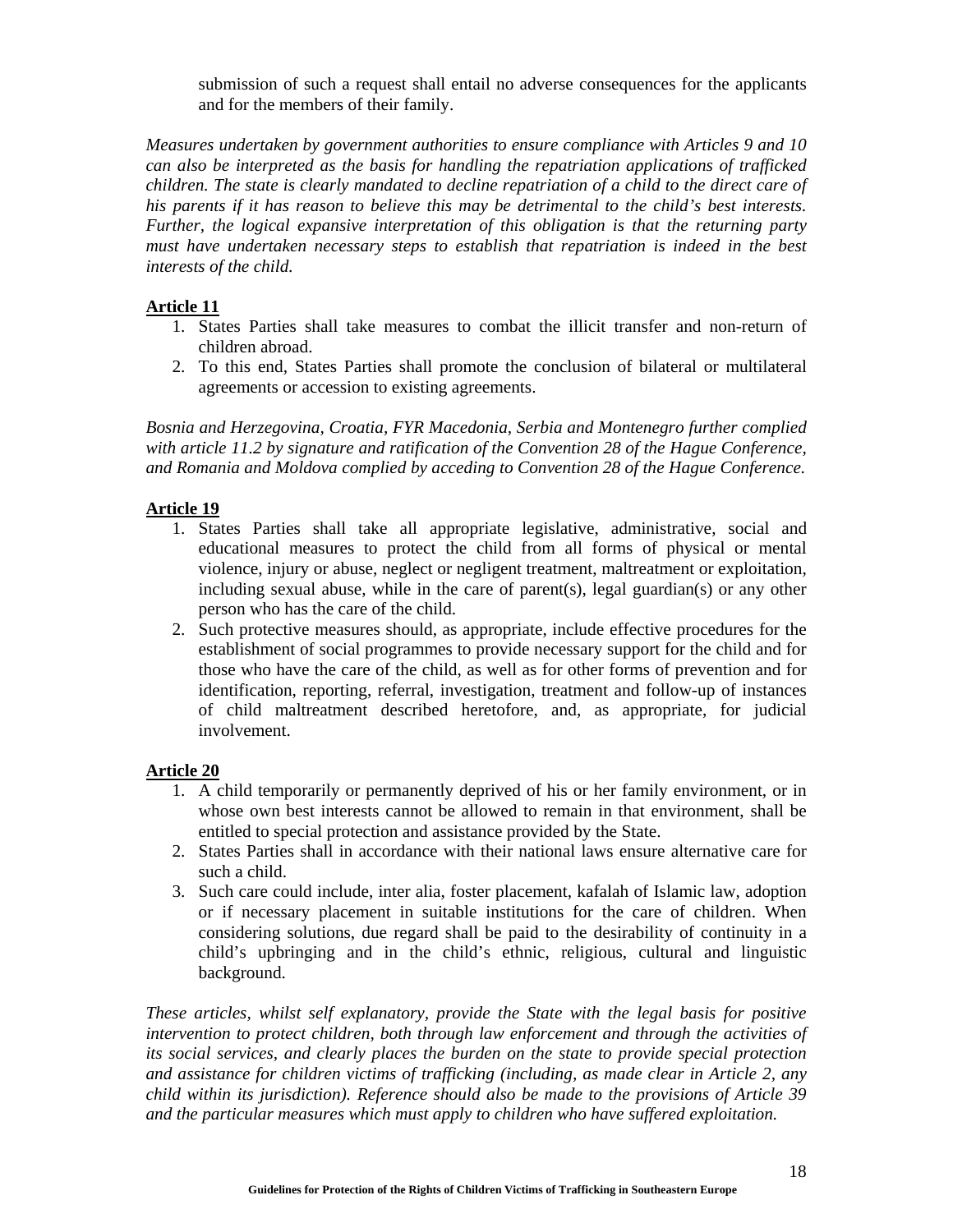# **Article 22**

1. States Parties shall take appropriate measures to ensure that a child who is seeking refugee status or who is considered a refugee in accordance with applicable international or domestic law and procedures shall, whether unaccompanied or accompanied by his or her parents or by any other person, receive appropriate protection and humanitarian assistance in the enjoyment of applicable rights set forth in the present Convention and in other international human rights or humanitarian instruments to which the said States are Parties.

*States should interpret Article 22 in such manner so as to facilitate both the protection of and assistance towards child victims of trafficking, and to issue 'temporary humanitarian person' status – and the concordant leave of stay that is accorded that status – to trafficked children. Such a measure could be permitted by a prima facie consideration that ALL child victims of trafficking are to be considered as eligible for consideration for asylum until an investigation in conjunction with the social services in the child's country of origin establishes that return is viable.* 

*States should have provision for humanitarian entry into the country whether detected at the border or in country. This status must be extended to unaccompanied minors. Any adult who is accused of or complicit in the trafficking of a child cannot be considered a legal guardian. The trafficked child should then be given a temporary residence permit on humanitarian grounds (the temporary humanitarian permit). Given the special protective measures, which must be applied, an unaccompanied minor should not be subject to the standard entry provisions. Therefore, entry criterion for a temporary humanitarian permit, such as the child having valid travel document, having medical clearance or means of subsistence should be waived.* 

*The temporary permit should automatically attract the provisions of Articles 19, 22 and 39 of the CRC. An unaccompanied minor holding a temporary humanitarian permit shall be informed of his or her right to claim asylum under the 51 Convention. The guardian or social worker is responsible for ensuring the child's participation in any proceedings affecting their stay.* 

*As status must be determined as set out above, the State should not detain a child in an immigration facility on the basis of unauthorised entry.* 

# **Article 32**

- (1) State parties recognise the right of the child to be protected from economic exploitation and from performing any work that is likely to be hazardous or to interfere with the child's education, or to be harmful to the child's health or physical, mental, spiritual, moral or social development.
- (2) State parties shall take legislative administrative, social and educational measures to ensure the implementation of this article.

*The language used imposes a positive obligation on the State to ensure that all children are protected from the exploitation specified. For example, if a minor is working in a night bar, whether for pay or not, there can be reasonable belief that there is a violation of article 32(1). In such circumstances the State must take action to prevent the continuance through taking protective measures in relation to the minor.* 

*In accordance with the provisions of Articles 19 and 20, the child should be removed from the premises until a determination of the best interests of the child has been made by the authorities, i.e., the police, the judiciary and Ministry for Social Welfare.*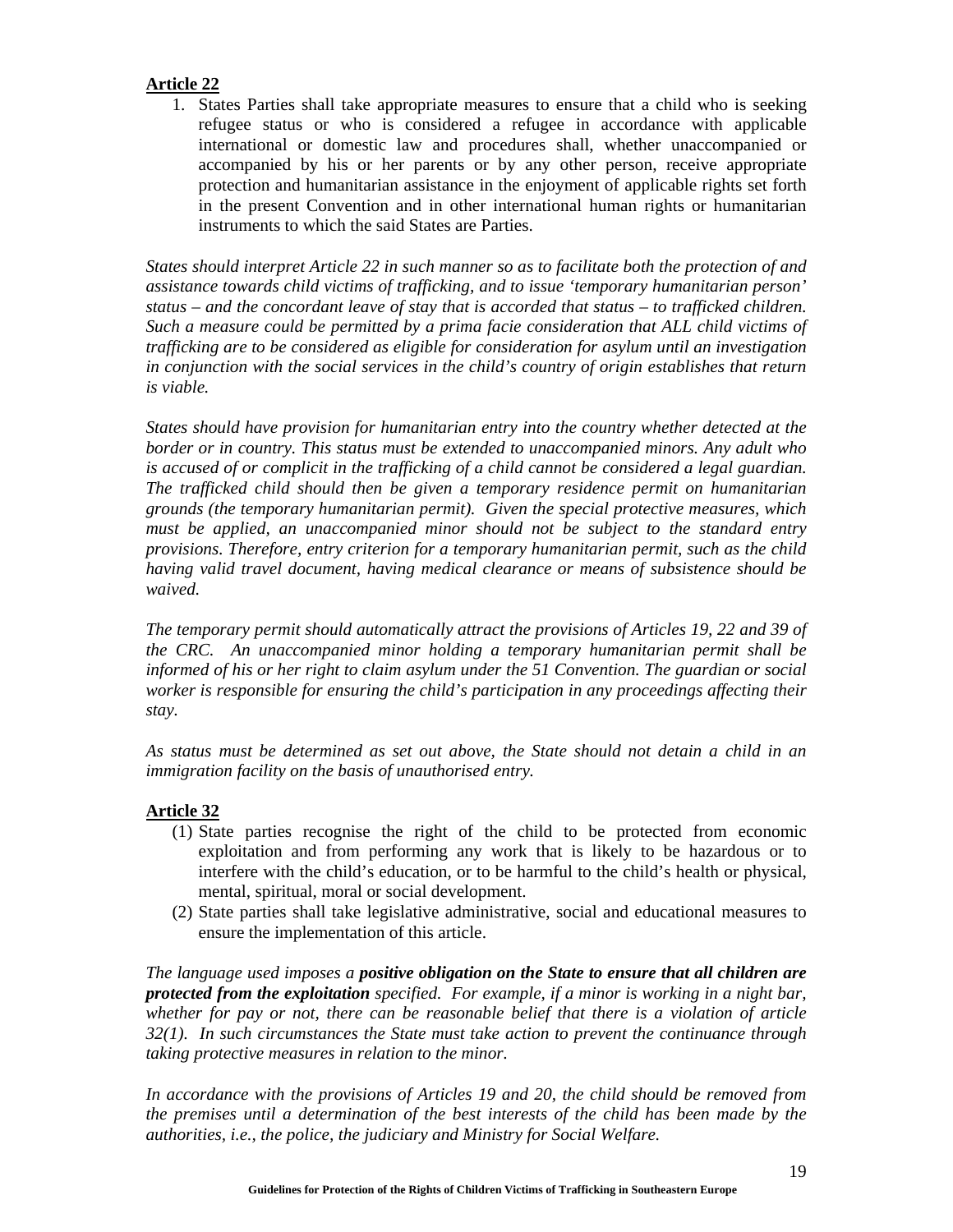#### **Article 34**

State parties undertake to protect the child from all forms of sexual exploitation and sexual abuse. For this purpose State parties shall in particular take all appropriate national, bilateral and multi-lateral measures to prevent:

- a) the inducement or the coercion of a child to engage in unlawful sexual activity
- b) the exploitative use of children in prostitution or other unlawful sexual practice
- c) the exploitative use of children in pornographic performances and materials

#### **Article 35**

State parties shall take all appropriate national, bilateral and multilateral measures to prevent the abduction, the sale or traffic in children for any purpose whatsoever.

#### **Article 36**

State parties shall protect the child against all other forms of exploitation prejudicial to any aspects of the child's welfare.

*Articles 34, 35 and 36 use the language of protection, hence the State is obliged to take positive action to prevent the prohibited acts from taking place and will be in breach of obligations if it restricts its activities to the prosecution of those so exploiting the child after the exploitation has taken place.*

#### **Article 39**

State parties shall take all appropriate measures to promote physical and psychological recovery and social reintegration of a child victim of: any form of neglect, exploitation, or abuse; torture or any other form of cruel, inhuman or degrading treatment or punishment; or armed conflicts. Such recovery and reintegration shall take place in an environment, which fosters the health, self-respect and dignity of the child.

*States should take particular care to address the needs of trafficked children with reference to this Article.* 

*The CRC also entitles children to social and economic support, which would assist in the prevention of trafficking if implemented.* 

#### *5.1.2 Optional Protocol to the CRC on Sale of Children, Child Prostitution and Child Pornography<sup>2</sup>*

#### **Article 2**

For the purpose of the present Protocol:

- (a) Sale of children means any act or transaction whereby a child is transferred by any person or group of persons to another for remuneration or any other consideration;
- (b) Child prostitution means the use of a child in sexual activities for remuneration or any other form of consideration
- (c) Child pornography means any representation, by whatever means, of a child engaged in real or simulated explicit sexual activities or any representation of the sexual parts of a child for primarily sexual purposes.

#### **Article 3**

-

<sup>2</sup> Optional Protocol to the Convention on the Rights of the Child is found at www.unhchr.ch/html/menu2/dopchild.htm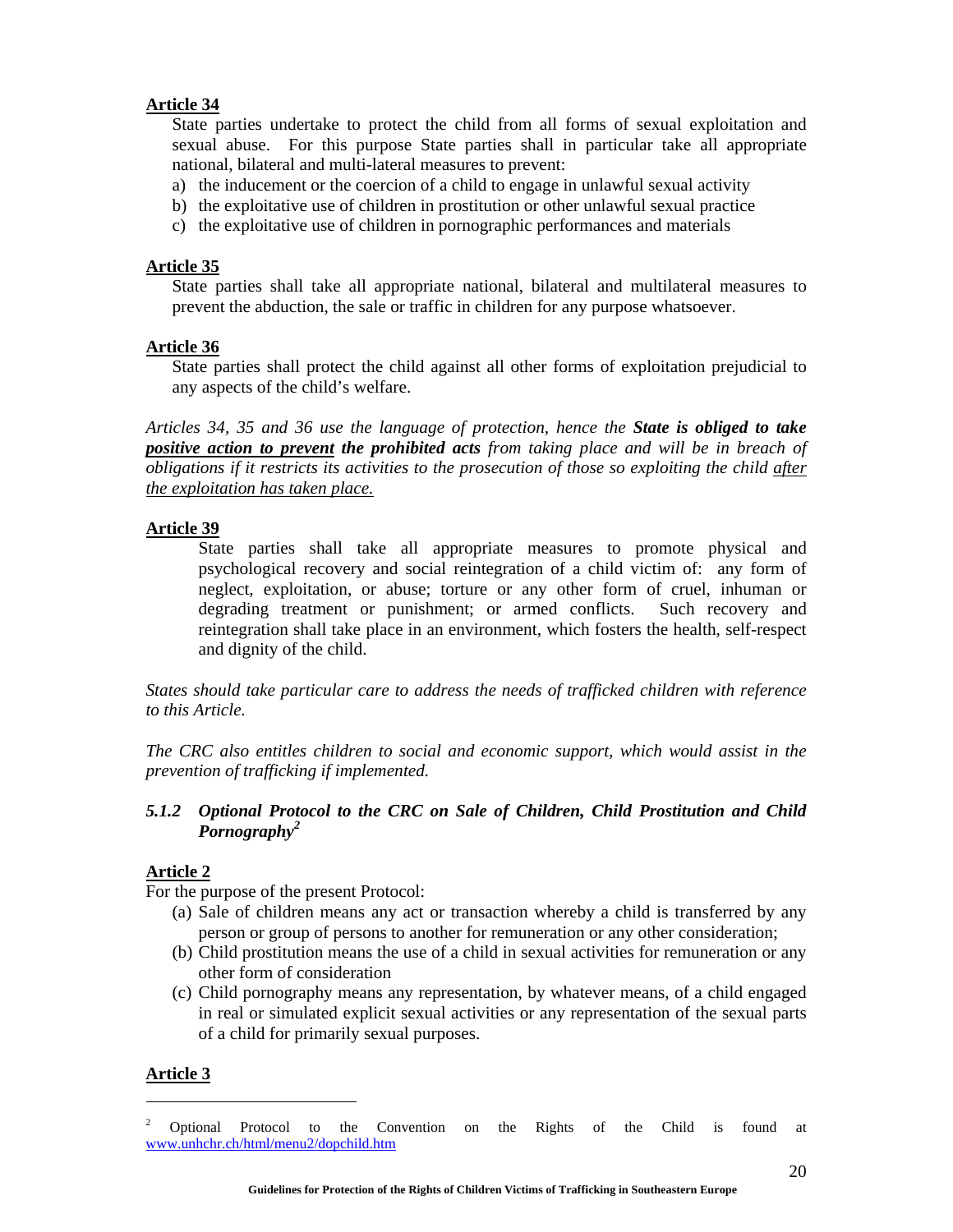1. Each State Party shall ensure that, as a minimum, the following acts and activities are fully covered under its criminal or penal law, whether such offences are committed domestically or transnationally or on an individual or organised basis:

(a) In the context of sale of children as defined in article 2:

- (i) Offering, delivering or accepting, by whatever means, a child for the purpose of:
	- a. Sexual exploitation of the child;
	- b. Transfer of organs of the child for profit;
	- c. Engagement of the child in force labour;
- (ii) Improperly inducing consent, as an intermediary, for the adoption of a child in violation of applicable international legal instruments on adoption;
- (b) Offering, obtaining, procuring or providing a child for child prostitution, as defined in article 2;
- (c) Producing, distributing, disseminating, importing, exporting, offering, selling or possessing for the above purposes child pornography as defined in article 2.

*The above articles place obligation on the states to ensure that domestic laws do not permit engagement of children, under any circumstances, in prostitution or pornography. In conjunction with the Palermo Protocol and ILO 182 Convention, this would mean that the recruitment, transportation, transfer, harbouring or receipt of a child under 18 for the purpose of prostitution or pornography is to be considered trafficking in persons. Penalising any of the acts covered under the Protocol on an individual basis strengthens the provisions of the Palermo Convention, as it does not demand for the involvement of organised exploitation.* 

#### *5.1.3 Convention on the Elimination of All Forms of Discrimination Against Women (CEDAW)<sup>3</sup>*

# **Article 6**

 State Parties shall take all appropriate measures, including legislation, to suppress all forms of traffic in women and exploitation of prostitution of women.

*As CEDAW applies to girl children and adult women, this reinforces state parties' commitment to prevent and address all forms of trafficking and forced prostitution of girls and should be addressed in the reports to the CEDAW Committee.*

#### *5.1.4 Convention 28 of the Hague Conference / Convention on the Civil Aspects of International Child Abduction<sup>4</sup>*

#### **Article 1**

(a) The objectives of the present convention are – To secure the prompt return of children wrongfully removed to or retained in any contracting state.

# **Article 13**

-

The judicial or administrative authority of the requested state is not bound to order the return of the child if the person, institution or other body that opposes its return establishes that –

(a) The person, institution or other body having the care of the person of the child was not actually exercising the custody rights at the time of removal or retention, or had consented to or subsequently acquiesced in the removal or retention: or

<sup>&</sup>lt;sup>3</sup> CEDAW is found at: gopher://gopher.un.org/00/ga/cedaw/convention

<sup>&</sup>lt;sup>4</sup> Convention 28 is found at: www.hcch.net/e/conventions/menu28e.html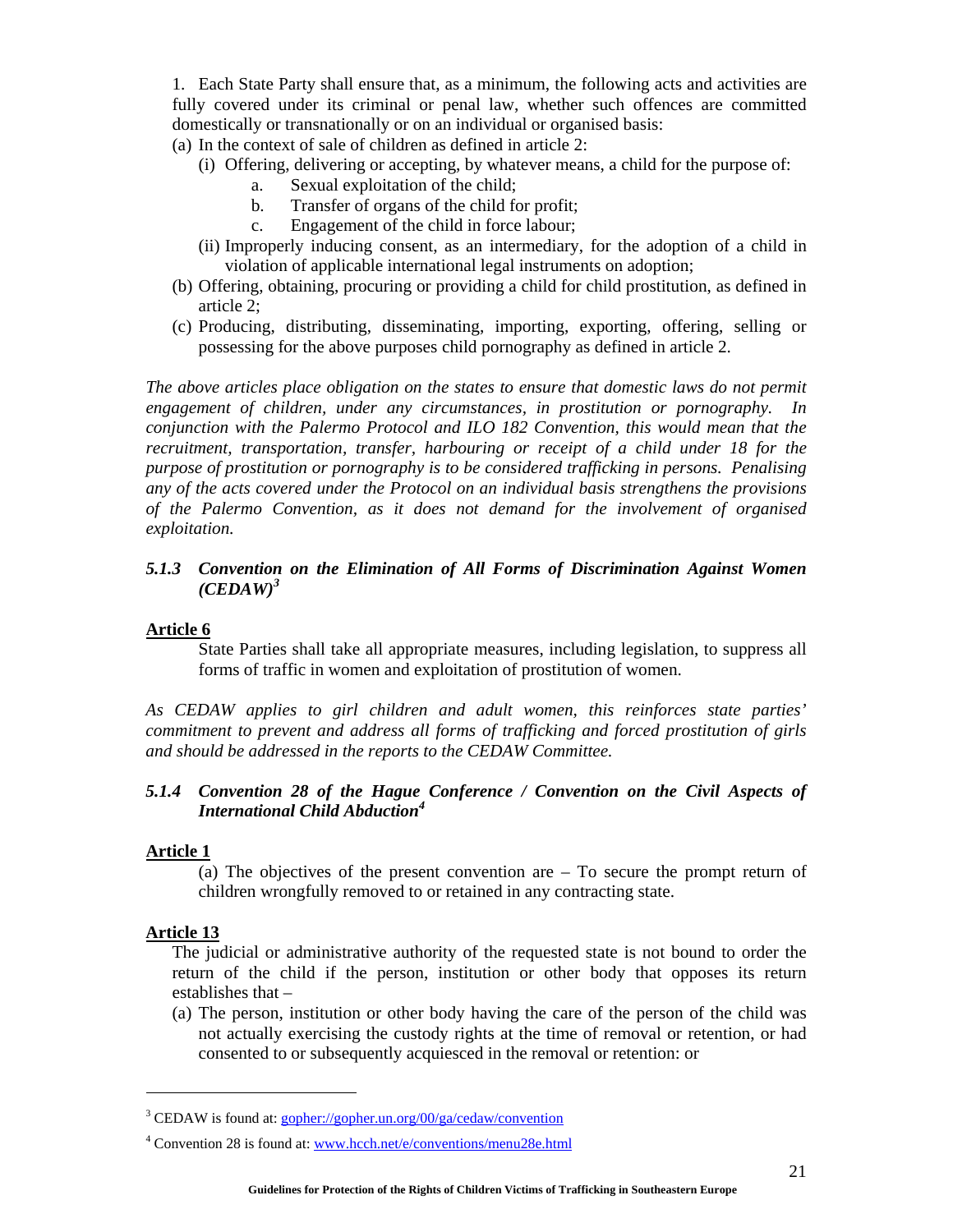(b) There is grave risk that his or her return would expose the child to physical or psychological harm or otherwise place that child in an intolerable situation.

The judiciary or administrative authority may also refuse to order the return of the child if it finds that the child objects to being returned and has attained an age and degree of maturity at which it is appropriate to take account of its views.

In considering the circumstances referred to in this Article, the judicial and administrative authorities shall take into account the social background provided by the central authority or other competent authority of the child's habitual residence.

*The provisions of convention 28, especially those of Article 13, clearly establish the right – and duty – of the state to perform adequate investigation with the 'competent authorities' of a child's country of origin before return. Whilst the convention refers primarily to children under the age of 16, application of these principles and guidelines in regard to children victims of trafficking under 18 is obligatory in light of the ILO 182 Convention and Palermo Convention definitions of child trafficking, and once the mechanisms for ensuring compliance with the above articles and their implications have been established, there is an obvious incentive for the state – in terms of full compliance with their obligations to CRC, ILO 182 Convention and the Palermo Convention, and the humanitarian imperative – in extending the measures to include all trafficking victims under the age of 18.* 

#### *5.1.5 United Nations Convention Against Transnational Organised Crime* **(The Palermo Convention)<sup>5</sup>**

#### **Article 18 – Mutual Legal Assistance**

#### **Paragraph 3**

Mutual Legal Assistance to be afforded in accordance with this article may be requested for any of the following purposes –

(ii) Any [other] type of assistance that is not contrary to the domestic law of the requested state party.

#### **Paragraph 4**

Without prejudice to domestic law**,** the competent authorities of a state party may without prior request, transmit information relating to criminal matters to a competent authority in another state party where they believe that such information could assist the authority in undertaking or successfully concluding inquiries and criminal proceedings or could *result in a request formulated by the latter state party pursuant to this convention.*

#### **Paragraph 13**

-

Each State Party shall designate a central authority that shall have the responsibility and power to receive requests for mutual legal assistance and either to execute them or to transmit them to the competent authorities for execution. Where a State Party has a special region or territory with a separate system of mutual legal assistance, it may designate a distinct central authority that shall have the same function for that region or territory. Central authorities shall ensure the speedy and proper execution or transmission of the requests received. Where the central authority transmits the request to a competent authority for execution, it shall encourage the speedy and proper execution of the request by the competent authority. The Secretary-General of the United Nations shall be notified of the central authority designated for this purpose at the time each State Party deposits its instrument of ratification, acceptance

<sup>&</sup>lt;sup>5</sup> The Palermo Convention is found at  $\underline{www.odecp.org/crime\_cicp\_convention.html#final}$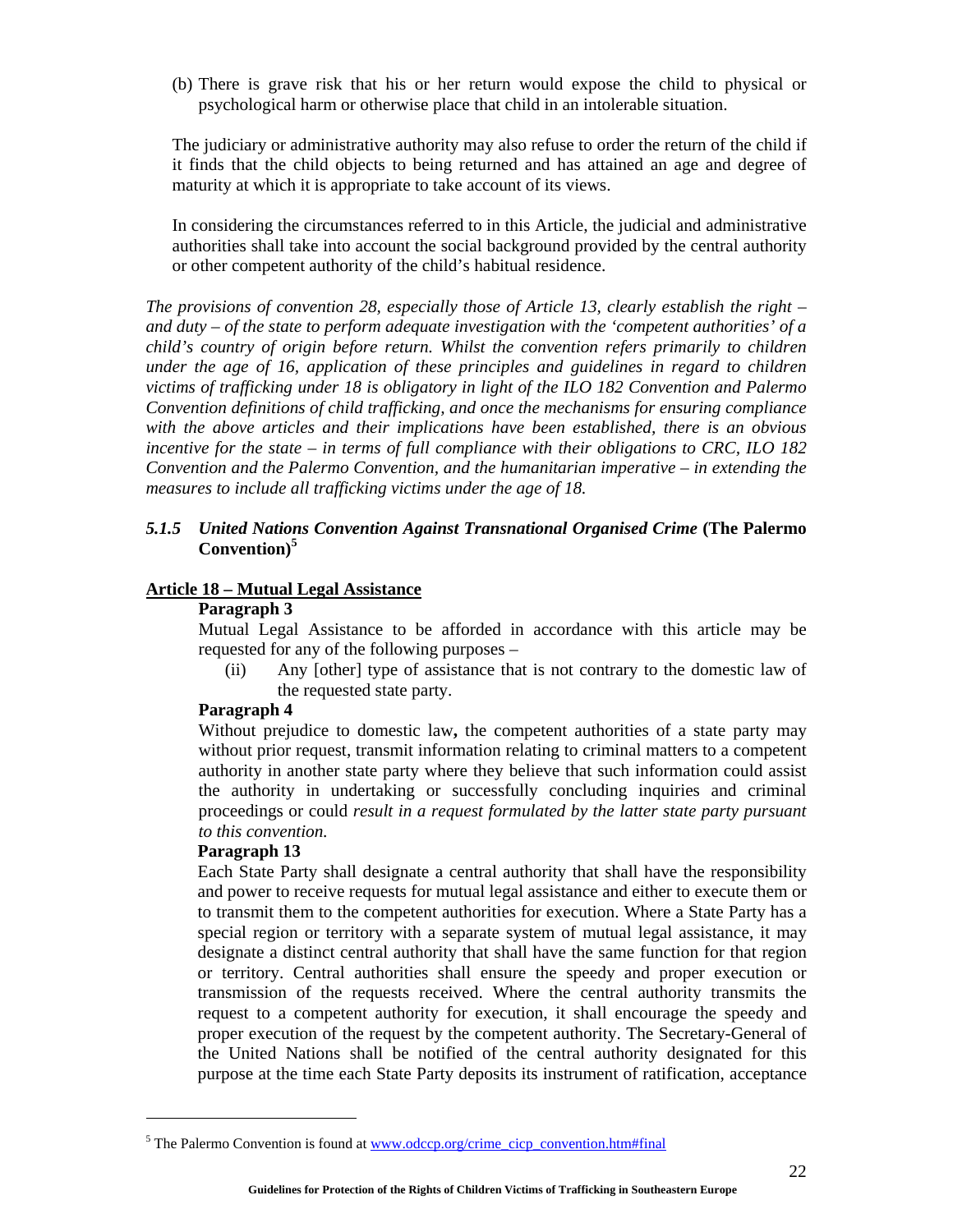or approval of or accession to this Convention. Requests for mutual legal assistance and any communication related thereto shall be transmitted to the central authorities designated by the States Parties. This requirement shall be without prejudice to the right of a State Party to require that such requests and communications be addressed to it through diplomatic channels and, in urgent circumstances, where the States Parties agree, through the International Criminal Police Organization, if possible.

#### **Paragraph 14**

Requests shall be made in writing or, where possible, by any means capable of producing a written record, in a language acceptable to the requested State Party, under conditions allowing that State Party to establish authenticity. The Secretary-General of the United Nations shall be notified of the language or languages acceptable to each State Party at the time it deposits its instrument of ratification, acceptance or approval of or accession to this Convention. In urgent circumstances and where agreed by the States Parties, requests may be made orally, but shall be confirmed in writing forthwith.

#### **Paragraph 15**

A request for mutual legal assistance shall contain:

- a) The identity of the authority making the request;
- b) The subject matter and nature of the investigation, prosecution or judicial proceeding to which the request relates and the name and functions of the authority conducting the investigation, prosecution or judicial proceeding;
- c) A summary of the relevant facts, except in relation to requests for the purpose of service of judicial documents;
- d) A description of the assistance sought and details of any particular procedure that the requesting State Party wishes to be followed;
- e) Where possible, the identity, location and nationality of any person concerned; and
- f) The purpose for which the evidence, information or action is sought.

*The structure and means of mutual legal assistance as outlined in the above article provide a clearly applicable model for state parties to utilize in conducting inquiries with a child's country of origin as to whether repatriation is viable. Paragraph 13 provides a definition of the format such communications should take in initial contacts between central authorities of state parties: subsequent communications, whilst channelled by the central authority, can be tailored according to the needs and requirements of social service professionals and judiciary entrusted with handling individual cases.* 

*In countries that are signatories to the Hague Convention 28, the provisions of the above article should be interpreted in conjunction with obligations provided for in the Hague Convention 28 to avoid duplication of structures and procedural protocols. State parties should not find any conflict in applying both provisions of the Hague convention and the Palermo convention concurrently: It should be possible to take an over-broad interpretation of the provisions of article 18 in order to sublimate specific provisions if those are already provided for in structures established or utilized in order to ensure compliance with the requirements of the Hague convention. This would apply in cases where the receiving state and state (country) of origin already maintain a bi-lateral agreement pertaining to mutual legal assistance: In such cases, the provision of paragraphs 6 and 7 of Article 18 make clear the latitude afforded to states in harmonizing differing obligations regarding mutual legal assistance.* 

*UNICEF recommends that the central authority designated by the state party establish a permanent liaison with the ministry responsible for social services, in order that the*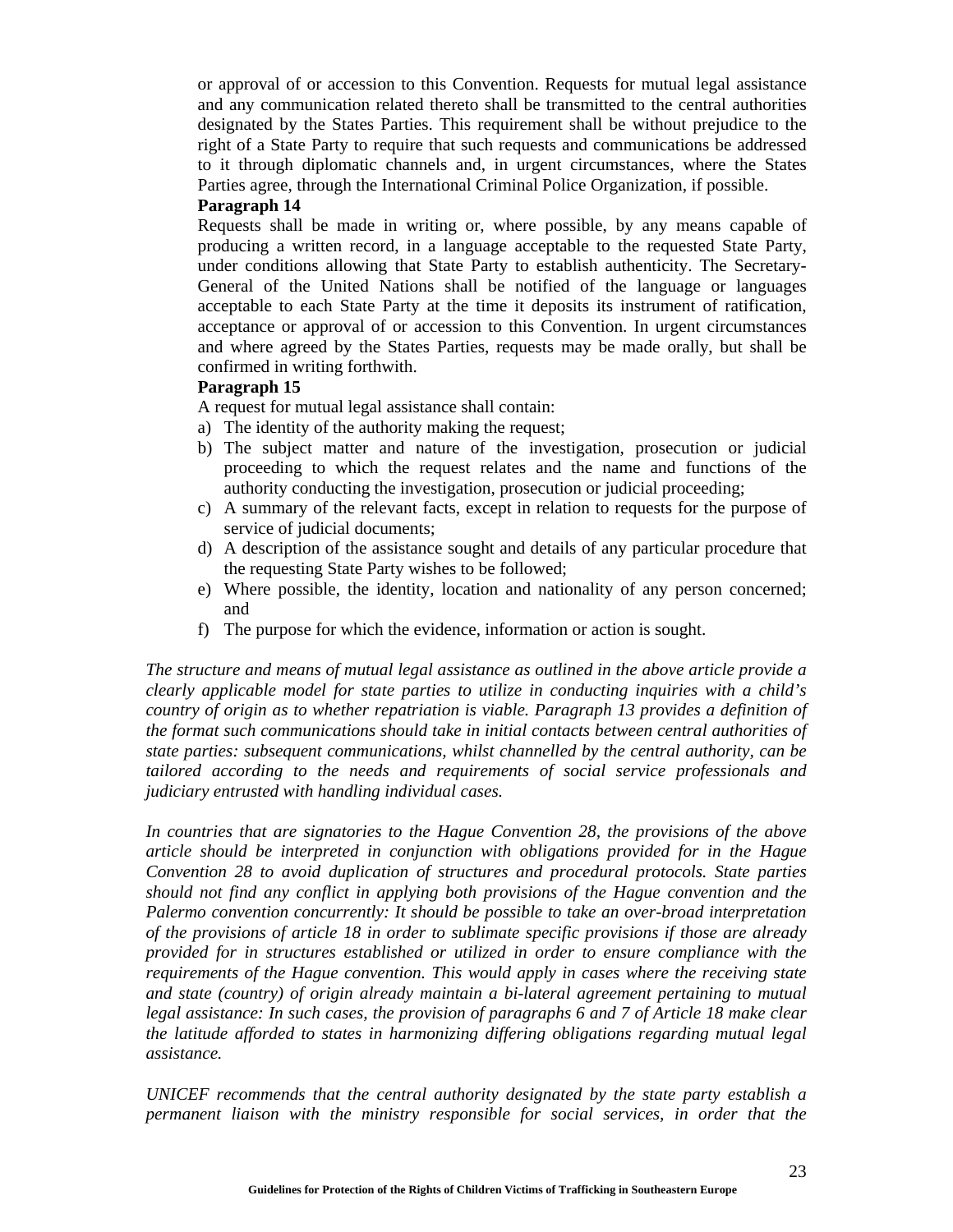*processing of inquiries made by social services and/or the judiciary regarding trafficked children be regularized and formalized at the first opportunity.* 

# *5.1.6 Annex II – Protocol to Prevent, Suppress and Punish Trafficking in Persons, Especially Women and Children, supplementing the United National Convention Against Transnational Organised Crime* **(The Palermo Trafficking Protocol)<sup>6</sup>**

#### **I. General Provisions**

#### **Article 3 - Use of terms**

For the purposes of this Protocol:

- (a) "Trafficking in persons" shall mean the recruitment, transportation, transfer, harbouring or receipt of persons, by means of the threat or use of force or other forms of coercion, of abduction, of fraud, of deception, of the abuse of power or of a position of vulnerability or of the giving or receiving of payments or benefits to achieve the consent of a person having control over another person, for the purpose of exploitation. Exploitation shall include, at a minimum, the exploitation of the prostitution of others or other forms of sexual exploitation, forced labour or services, slavery or practices similar to slavery, servitude or the removal of organs;
- (b) The consent of a victim of trafficking in persons to the intended exploitation set forth in subparagraph (a) of this article shall be irrelevant where any of the means set forth in subparagraph (a) have been used;
- (c) The recruitment, transportation, transfer, harbouring or receipt of a child for the purpose of exploitation shall be considered "trafficking in persons" even if this does not involve any of the means set forth in subparagraph (a) of this article;
- (d) "Child" shall mean any person under eighteen years of age.

*Especially relevant in guiding states in their treatment of child victims of trafficking is Paragraph C. This principle must be instrumental in guiding the actions of, above all, the police involved in the identification and, where relevant, subsequent interviewing of child victims. The priori principle for police officers is that the child under 18 is a trafficking victim. As such, questions regarding a child's consent to, involvement in or understanding of the processes resulting in their being trafficked are to be permitted only as a means of eliciting general information, and should not be allowed in any way to determine the definition whether a child is a victim of trafficking. There should be no detention of a minor by law enforcement.* 

#### **II. Protection of victims of trafficking in persons.**

#### **Article 7 - Status of victims of trafficking in persons in receiving states**

- 1. In addition to taking measures pursuant to article 6 of this Protocol, each State Party shall consider adopting legislative or other appropriate measures that permit victims of trafficking in persons to remain in its territory, temporarily or permanently, in appropriate cases.
- 2. In implementing the provision contained in paragraph 1 of this article, each State Party shall give appropriate consideration to humanitarian and compassionate factors.

# **Article 8 - Repatriation of victims of trafficking in persons**

-

<sup>&</sup>lt;sup>6</sup> The Palermo Trafficking Protocol is found at **www.odccp.org/crime\_cicp\_convention.htm#final**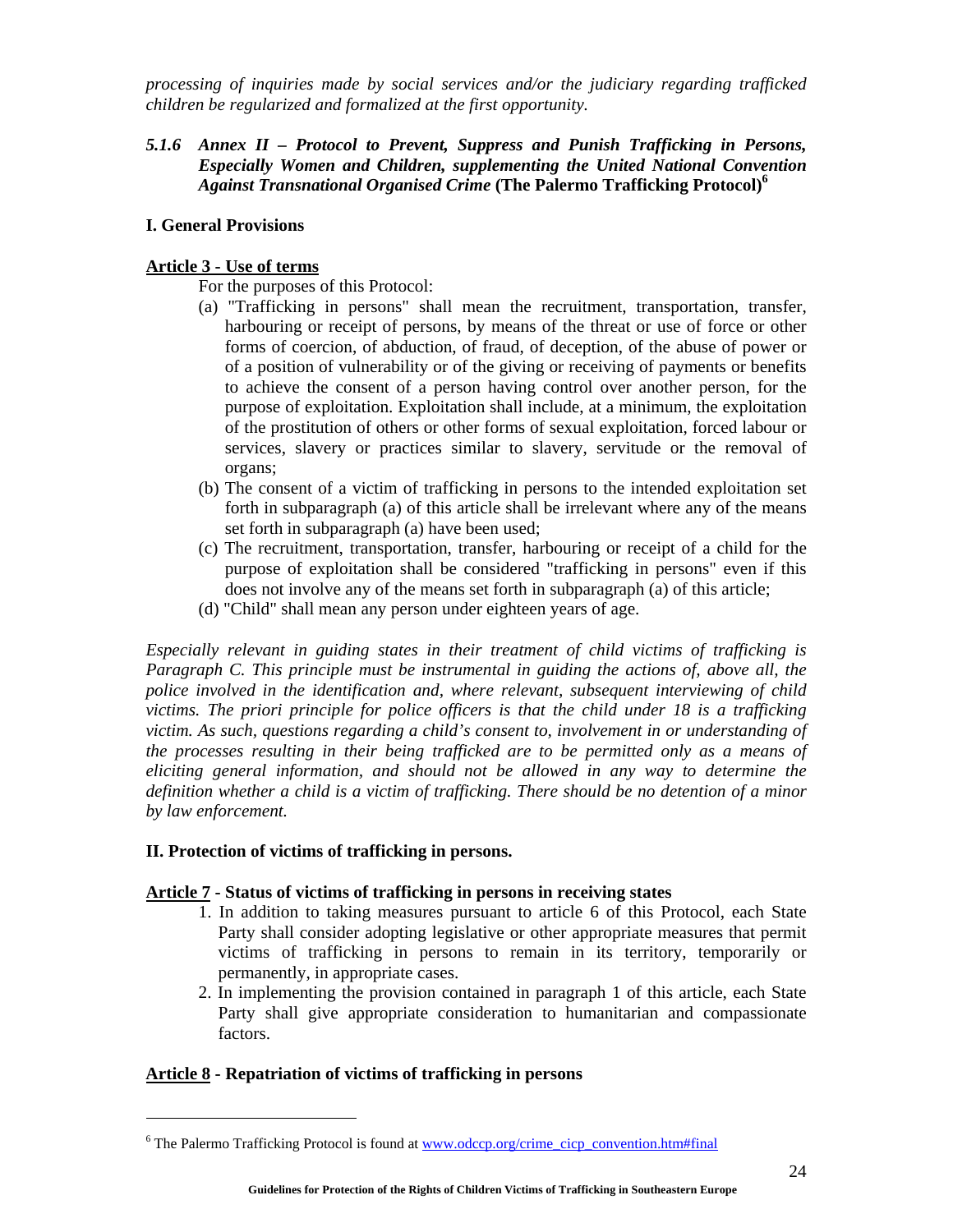- 1. The State Party of which a victim of trafficking in persons is a national or in which the person had the right of permanent residence at the time of entry into the territory of the receiving State Party shall facilitate and accept, with due regard for the safety of that person, the return of that person without undue or unreasonable delay.
- 2. When a State Party returns a victim of trafficking in persons to a State Party of which that person is a national or in which he or she had, at the time of entry into the territory of the receiving State Party, the right of permanent residence, such return shall be with due regard for the safety of that person and for the status of any legal proceedings related to the fact that the person is a victim of trafficking and shall preferably be voluntary.
- 3. At the request of a receiving State Party, a requested State Party shall, without undue or unreasonable delay, verify whether a person who is a victim of trafficking in persons is its national or had the right of permanent residence in its territory at the time of entry into the territory of the receiving State Party.
- 4. In order to facilitate the return of a victim of trafficking in persons who is without proper documentation, the State Party of which that person is a national or in which he or she had the right of permanent residence at the time of entry into the territory of the receiving State Party shall agree to issue, at the request of the receiving State Party, such travel documents or other authorization as may be necessary to enable the person to travel to and re-enter its territory.
- 5. This article shall be without prejudice to any right afforded to victims of trafficking in persons by any domestic law of the receiving State Party.
- 6. This article shall be without prejudice to any applicable bilateral or multilateral agreement or arrangement that governs, in whole or in part, the return of victims of trafficking in persons.

*Collectively, these articles contain necessary protections for child victims of trafficking in the broader context: however, especially in application of the measures contained in Articles 7 and 8, UNICEF calls upon the states to apply the broadest possible interpretations of these articles necessary to ensure full and adequate protection of child victims.* 

# *5.1.7 ILO Convention Concerning the Prohibition and Immediate Action for the Elimination of the Worst Forms of Child Labour No.C182.<sup>7</sup>*

# **Article 2**

"Child" shall apply to all persons under the age of 18.

*It does not matter whether persons under the age of 18 are defined as children, as long as all persons are covered by the measures of protection against the worst forms of child labour. If protection against the worst forms of child labour is available in a particular situation only up to a lower age, then this will have to be extended to cover everyone under 18.* 

*However, this does not mean that the Convention requires a complete prohibition of work for all persons under 18. Those who are under 18 but have attained the general minimum age for work, which is usually lower than 18, can legitimately be at work, as long as it does not*  fall within any of the criteria of the worst forms of child labour, and does not contravene *article 31 and 32 of the CRC.* 

# **Article 3**

-

<sup>&</sup>lt;sup>7</sup> ILO Convention 182 is found at <u>www.ilolex.ilo.ch:1567/english/convdisp2.htm</u>. Click on C182 in left menu.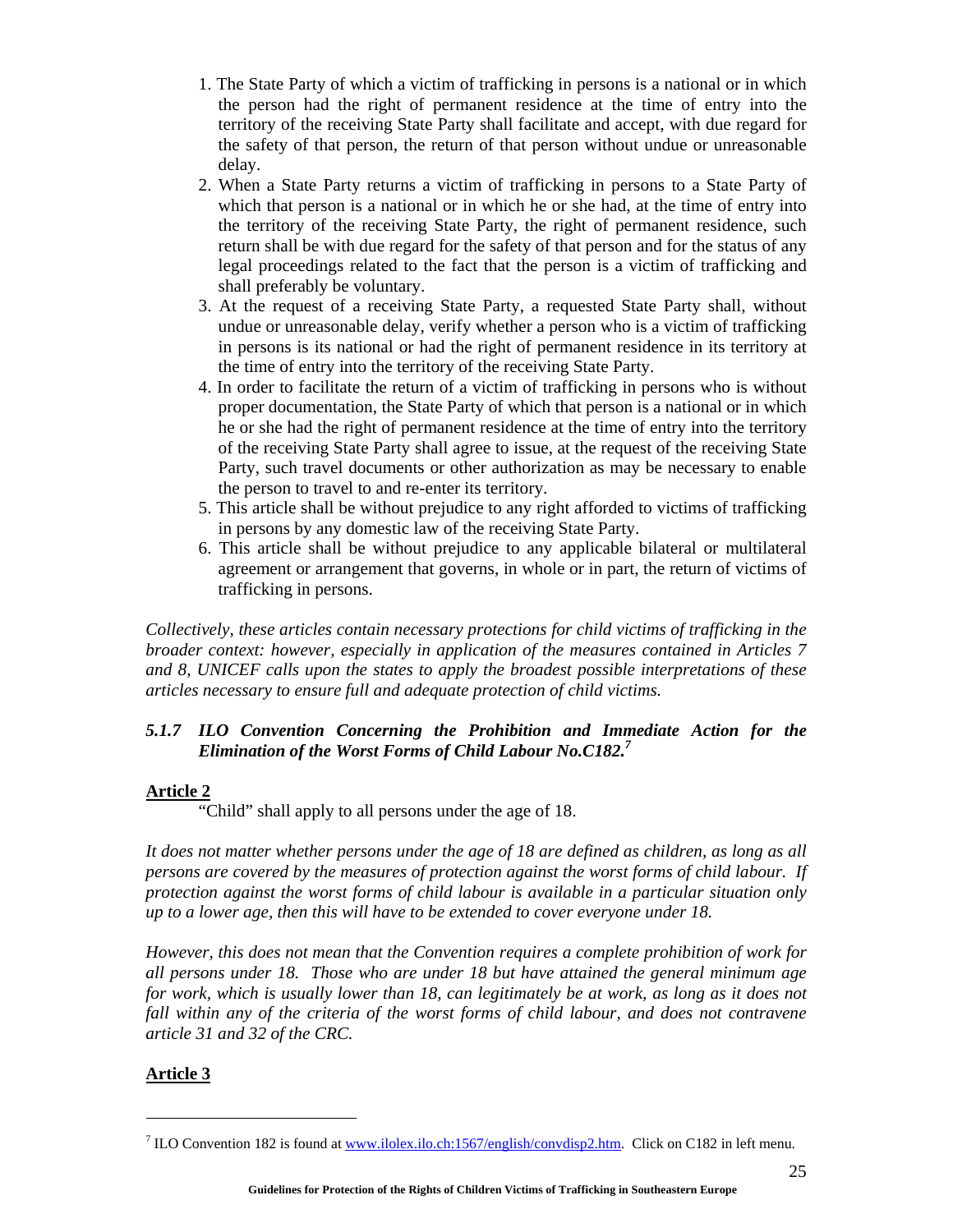The term "the worst forms of child labour" is defined as:

- a) all forms of slavery or practices similar to slavery, such as the sale and trafficking of children, debt bondage and serfdom and forced or compulsory labour, including forced or compulsory recruitment of children for use in armed conflict;
- b) the use, procuring or offering of a child for prostitution, for the production of pornography or pornographic performances;
- c) the use, procuring or offering a child for illicit activities, in particular for the production and trafficking of drugs as defined in the relevant international treaties;
- d) work, which by its nature or the circumstances in which it is carried out, is likely to harm the health, safety or morals of children.

*Many types of work are intrinsically hazardous, such as mining, construction, deep-sea fishing, and working with radioactive materials and dangerous chemicals. But other occupations also present hazards to children: exposure to pesticides in agricultural work, carrying heavy weights and scavenging in garbage dumps, for example. Apart from the harm they inflict on the child, some forms of child labour involve egregious violations of human rights and are thus deemed intolerable. Convention 182 prohibits slavery, sale and trafficking of children, debt bondage and forced labour (including the recruitment of children for use in armed conflict), as well as the procurement or use of children for prostitution, pornography and drugs, and work, which, by its nature or the circumstances in which it is carried out, is likely to harm the health, safety or morals or children.* 

*ILO Minimum Age Convention No.138: prohibits employment below the age designated for the completion of compulsory schooling, and below the age of 15 years. The minimum age for employment in work that is likely to jeopardise health, safety or morals is set at 18 years. Light work, which does not interfere with schooling, is permitted from age 13 years.* 

*------------------------------------------------------------*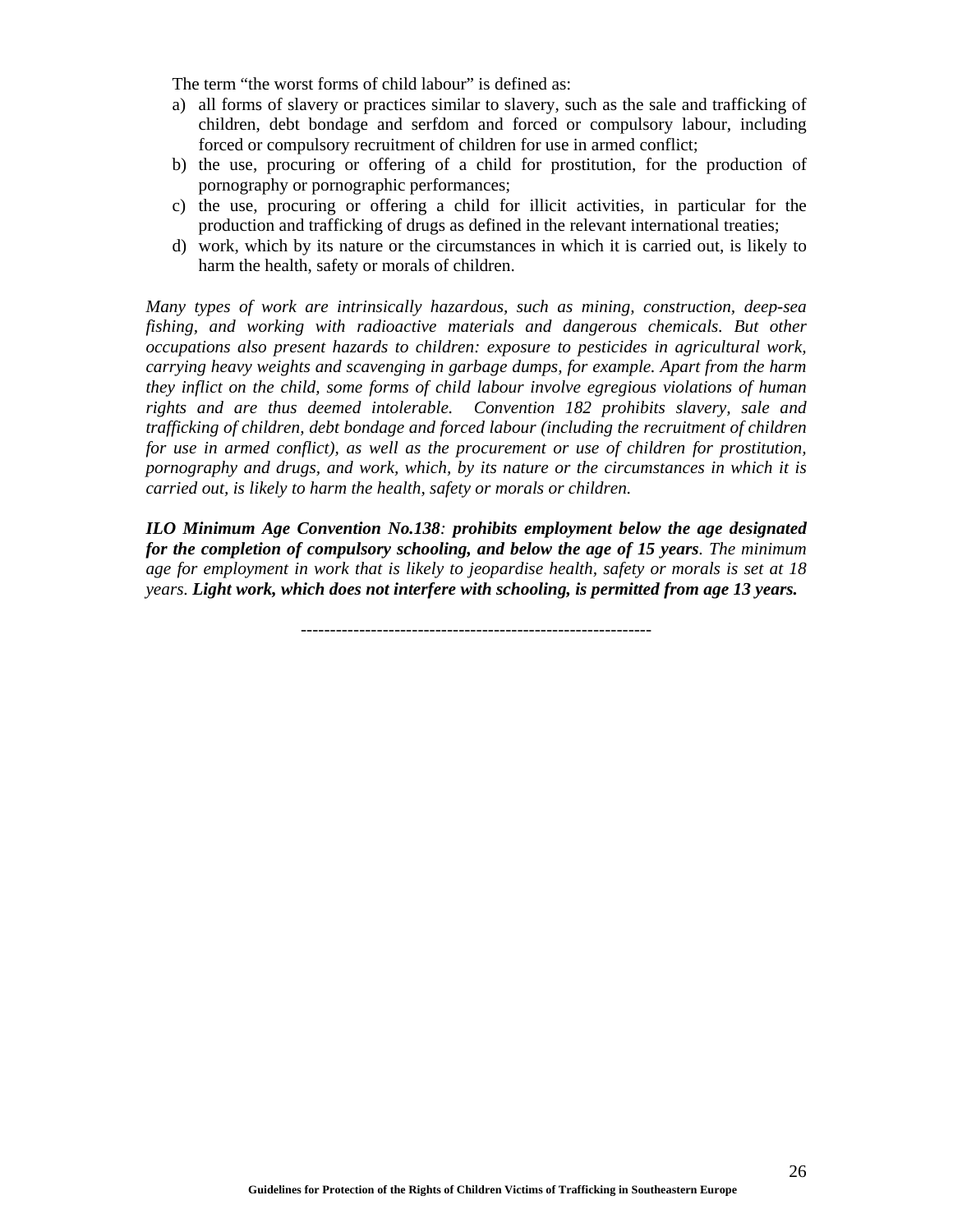#### *5.2 Other Selected Human Rights Instruments and Guidelines*

UN High Commissioner for Human Rights, Report to the Economic and Social Council, *Recommended Principles and Guidelines on Human Rights and Human Trafficking*, 20 May 2002 (E/2002/68/Add.1)

http://193.194.138.190/Huridocda/Huridoca.nsf/TestFrame/caf3deb2b05d4f35c1256bf30051 a003?Opendocument

Global Alliance Against Traffic in Women, Foundation Against Trafficking in Women, International Human Rights Law Group, *Human Rights Standards for the Treatment of Trafficked Persons,* January 1999.

www.hrlawgroup.org/resources/content/IHRLGTraffickin\_tsStandards.pdf

UNHCR/Save the Children Alliance, *Separated Children in Europe Programme, Statement of Good Practice*, Second Edition, October 2000. www.separated-children-europeprogramme.org/Global/framed.asp?source=English/GoodPractice/Booklet/StatementGoodPra ctice.pdf

ECOSOC Resolution 1997/30, *Administration of Juvenile Justice* (contains important guidelines on child victims and witnesses)

http://193.194.138.190/Huridocda/Huridoca.nsf/TestFrame/48a9c549d74bf20f802566c50041 0104?Opendocument

The Council for European Union, *Council Resolution of 26 June 1997 on unaccompanied minors who are nationals of third countries* (97/C 221/03) http://migration.uni-konstanz.de/sourcedown/dokumente/asylrefuglaw/con-e-1997-06- 26.PDF

UNHCR, *Guidelines on Policies and Procedures in dealing with Unaccompanied Children Seeking Asylum*, February 1997. www.asylumsupport.info/publications/unhcr/1997.htm

International Bureau for Children's Rights, *Draft Guidelines for Child Victims and Witnesses of Crime.* http://www.ibcr.org/vicwit/Guidelines.htm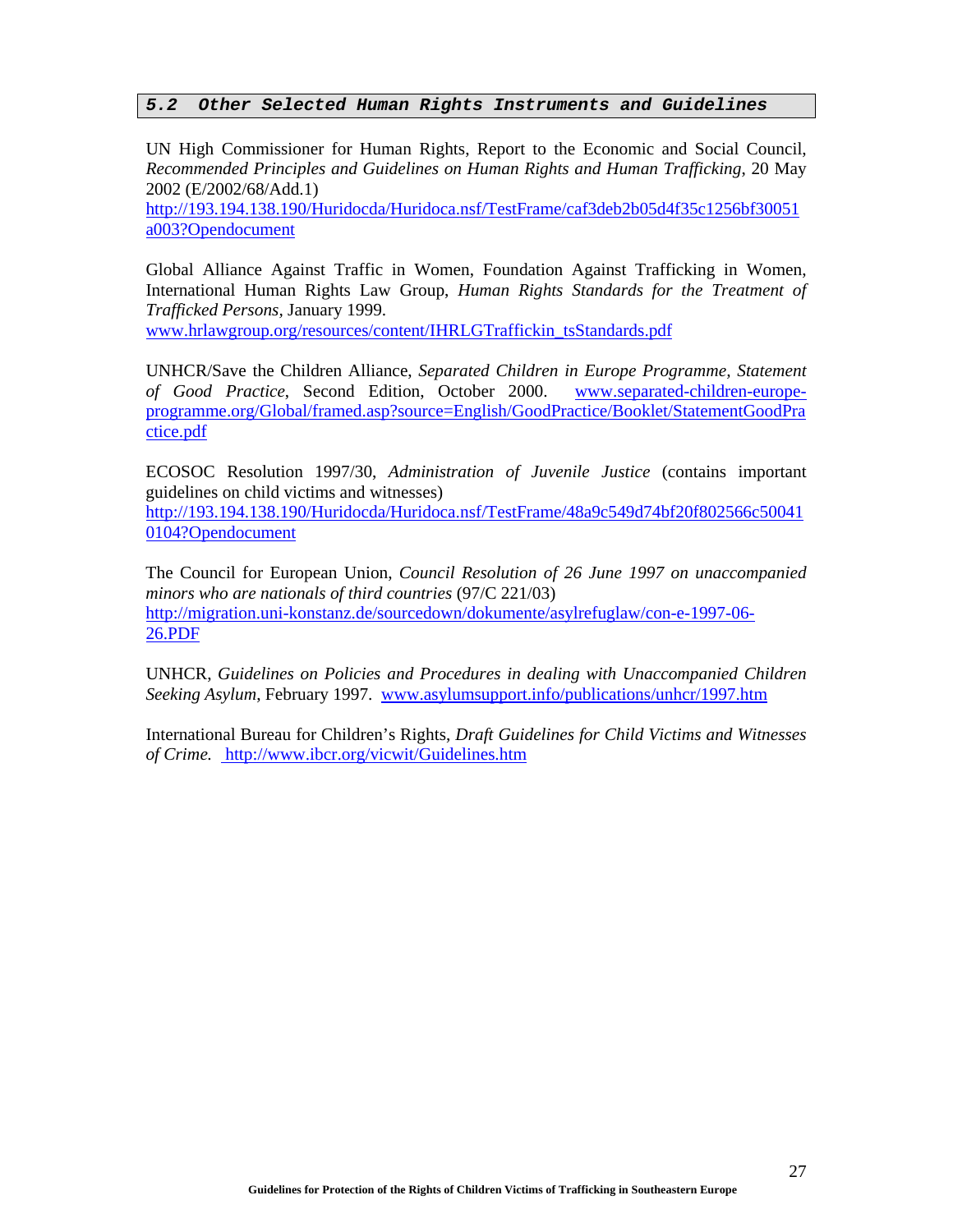# *5.3 Ratification Status of Conventions*

| e meho min'i benoi b                               |                            |                                                   |                                |                                         |                                                  |                                                                                               |                            |  |
|----------------------------------------------------|----------------------------|---------------------------------------------------|--------------------------------|-----------------------------------------|--------------------------------------------------|-----------------------------------------------------------------------------------------------|----------------------------|--|
| Country                                            | CRC                        | <b>Optional</b><br><b>Protocol to</b><br>the CRC  | <b>The Hague</b><br>Convention | Palermo<br><b>Convention</b>            | Palermo<br><b>Trafficking</b><br><b>Protocol</b> | $_{ILO}$<br>Convention<br>No 182                                                              | <b>CEDAW</b>               |  |
| Albania                                            | Ratified:<br>27 Feb 1992   | Not signed.<br>Not ratified.                      | Not ratified.                  | Ratified:<br>21 Aug 2002                | Ratified:<br>21 Aug 2002                         | Ratified:<br>02 Aug 2001                                                                      | Acceded:<br>11 May 1994    |  |
| Bosnia-and<br>Herzegovina                          | Succeeded:<br>01 Sept 1993 | Ratified:<br>04 Sept 2002                         | Ratified:<br>01 Dec 1991       | Ratified:<br>23 April 2002              | Ratified:<br>24 April 2002                       | Ratified:<br>05 Oct 2001                                                                      | Succeeded:<br>01 Sept 1993 |  |
| Bulgaria                                           | Ratified:<br>03 June 1991  | Ratified:<br>12 Feb 2002                          | Not ratified.                  | Ratified:<br>05 Dec 2001                | Ratified:<br>05 Dec 2001                         | Ratified:<br>28 July 2001                                                                     | Ratified:<br>08 Feb 1982   |  |
| Croatia                                            | Succeeded:<br>12 Oct 1992  | Ratified:<br>13 May 2002                          | Ratified:<br>01 Dec 1991       | Signed:<br>12 Dec 2000<br>Not ratified. | Signed:<br>12 Dec 2000<br>Not ratified.          | Ratified:<br>17 July 2001                                                                     | Succeeded:<br>09 Sept 1992 |  |
| Serbia &<br>Montenegro                             | Succeeded:<br>12 Mar 1991  | Ratified:<br>10 Oct 2002                          | Ratified:<br>01 Dec 1991       | Ratified:<br>06 Sept 2001               | Ratified:<br>06 Sept 2001                        | Ratification:<br>submitted to<br>Federal<br>Assembly                                          | Succeeded:<br>12 Mar 2001  |  |
| <b>UN</b><br>Administered<br>Province of<br>Kosovo |                            | administrator, UNMIK is bound by all UN treaties. |                                |                                         |                                                  | Kosovo is part of Serbia & Montenegro, and as such cannot be party to international treaties. | However, its               |  |
| <b>FYR</b><br>Macedonia                            | Succeeded:<br>02 Dec 1993  | Signed:<br>17 July 2001<br>Not ratified.          | Ratified:<br>01 Dec 1991       | Signed:<br>12 Dec 2000<br>Not ratified. | Signed:<br>12 Dec 2000<br>Not ratified.          | Ratified:<br>30 May 2002                                                                      | Succeeded:<br>18 Jan 1994  |  |
| Hungary                                            | Ratified:<br>07 Oct 1991   | Signed:<br>11 Mar 2002<br>Not ratified.           | Acceded:<br>01 July 1986       | Signed:<br>14 Dec 2000<br>Not ratified. | Signed:<br>14 Dec 2000<br>Not ratified.          | Ratified:<br>20 April 2000                                                                    | Ratified:<br>22 Dec 1980   |  |
| Republic of<br>Moldova                             | Acceded:<br>26 Jan 1993    | Signed:<br>08 Feb 2002<br>Not ratified.           | Acceded:<br>01 July 1998       | Signed:<br>14 Dec 2000<br>Not ratified. | Signed:<br>14 Dec 2000<br>Not ratified.          | Ratified:<br>14 June 2002                                                                     | Acceded:<br>01 July 1994   |  |
| Romania                                            | Ratified:<br>28 Sep 1990   | Ratified:<br>18 Oct 2001                          | Acceded:<br>01 Feb 1993        | Ratified:<br>04 Dec 2002                | Ratified:<br>04 Dec 2002                         | Ratified:<br>13 Dec 2000                                                                      | Ratified:<br>07 Jan 1982   |  |
| Slovenia                                           | Succeeded:<br>06 July 1992 | Signed:<br>8 Sept 2000<br>Not ratified.           | Acceded:<br>01 June 1994       | Signed:<br>12 Dec 2000<br>Not ratified. | Signed:<br>15 Nov 2001<br>Not ratified.          | Ratified:<br>08 May 2001                                                                      | Succeeded:<br>06 July 1992 |  |
| Turkey                                             | Ratified:<br>04 Apr 1995   | Ratified:<br>19 Aug 2002                          | Ratified:<br>01 Aug 2000       | Signed:<br>13 Dec 2000<br>Not ratified. | Signed:<br>13 Dec 2000<br>Not ratified.          | Ratified:<br>16 Aug 2001                                                                      | Acceded:<br>20 Dec 1985    |  |

#### **SOUTHEASTERN EUROPE**

#### **EUROPEAN UNION**

| Country | CRC         | <i><b>Optional</b></i> | <b>The Hague</b> | Palermo           | Palermo            | ILO               | <b>CEDAW</b> |
|---------|-------------|------------------------|------------------|-------------------|--------------------|-------------------|--------------|
|         |             | <b>Protocol</b> to     | Convention       | <b>Convention</b> | <b>Trafficking</b> | <b>Convention</b> |              |
|         |             | the CRC                |                  |                   | Protocol           | No 182            |              |
| Austria | Ratified:   | Signed:                | Ratified:        | Signed:           | Signed:            | Ratified:         | Ratified:    |
|         | 06 Aug 1992 | 06 Sep 2000            | 01 Oct 1998      | 12 Dec 2000       | 12 Dec 2000        | 04 Dec 2001       | 31 Mar 1982  |
|         |             | Not ratified.          |                  | Not ratified      | Not ratified       |                   |              |
| Belgium | Ratified:   | Signed:                | Ratified:        | Signed:           | Signed:            | Ratified:         | Ratified:    |
|         | 06 Dec 1991 | 06 Sep 2000            | 01 May 1999      | 12 Dec 2000       | 12 Dec 2000        | 08 May 2002       | 10 Jul 1985  |
|         |             | Not ratified.          |                  | Not ratified      | Not ratified       |                   |              |
| Denmark | Ratified:   | Signed:                | Ratified:        | Signed:           | Signed:            | Ratified:         | Ratified:    |
|         | 19 Jul 1991 | 07 Sep 2000            | 01 Jul 1991      | 12 Dec 2000       | 12 Dec 2000        | 14 Aug 200        | 21 Apr 1983  |
|         |             | Not ratified.          |                  | Not ratified      | Not ratified       |                   |              |
| Finland | Ratified:   | Signed:                | Ratified:        | Signed:           | Signed:            | Ratified:         | Ratified:    |
|         | 20 Jun 1991 | 07 Sep 2000            | 01 Aug 1994      | 12 Dec 2000       | 12 Dec 2000        | 17 Jan 2000       | 04 Sep 1986  |
|         |             | Not ratified.          |                  | Not ratified      | Not ratified       |                   |              |
| France  | Ratified:   | Ratified:              | Ratified:        | Ratified:         | Signed:            | Ratified:         | Ratified:    |
|         | 07 Aug 1990 | 05 Feb 2003            | 01 Dec 1993      | 29 Oct 2002       | 12 Dec 2000        | 11 Sep 2001       | 14 Dec 1983  |
|         |             |                        |                  |                   | Not ratified       |                   |              |